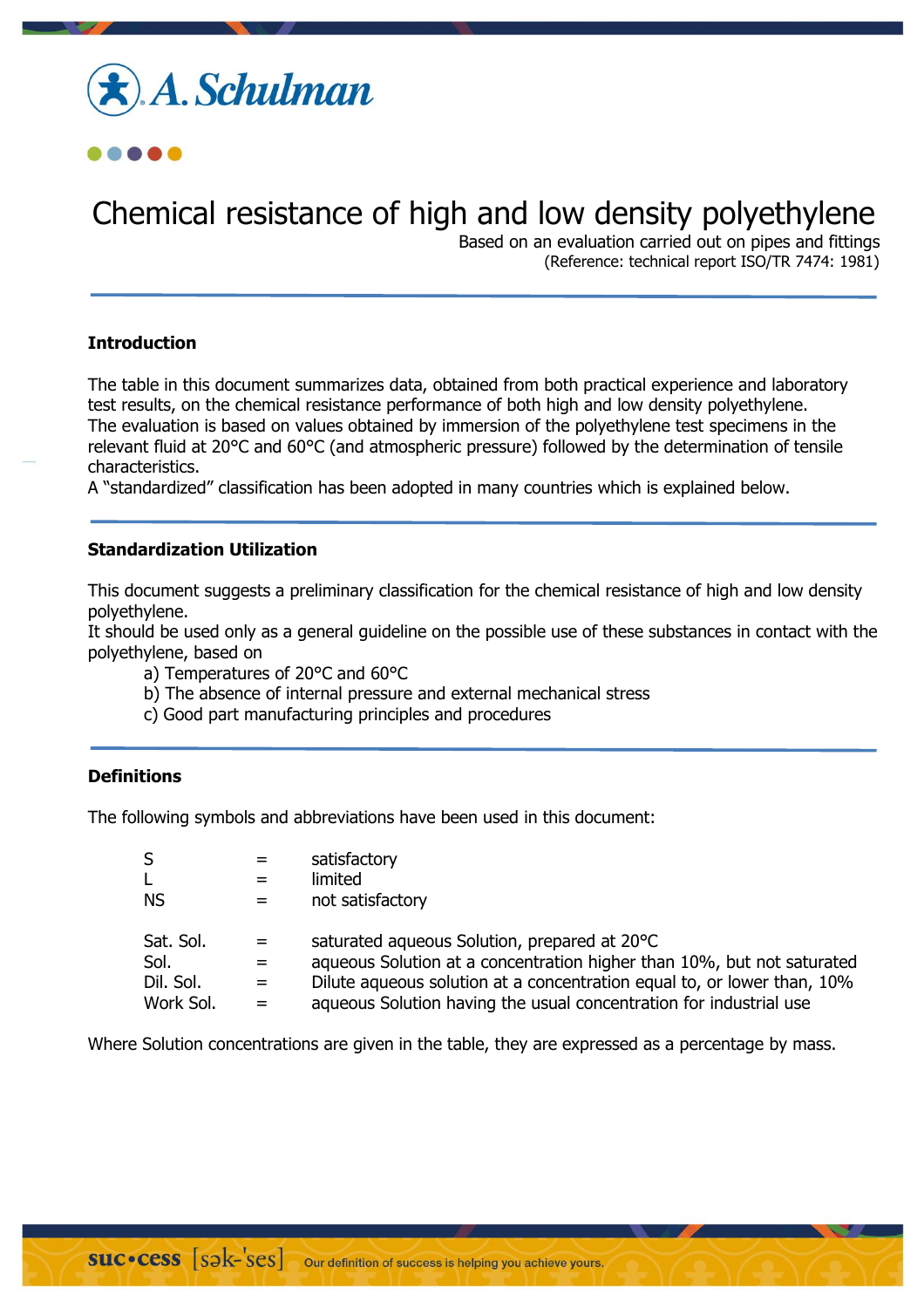



## **Polyethylene Packaging Information**

As explained, this document is only a guideline. The packaging of substances within polyethylene is actually dependent on many factors.

For example:

- a) Chemical resistance of polyethylene
- b) Permeation rate of the substance through polyethylene
- c) Stress cracking nature of the substance
- d) Effect of oxidation on the substance
- e) Change in internal pressure due to the generation of gases from the substance, especially at higher temperatures
- f) Container size, design, shape and wall thickness.

Polyethylene is basically an inert plastic and is not subject to attack by most chemicals.

However, those substances that do attack the polyethylene, may still be "package able" under certain conditions.

In general terms, high density polyethylene is more chemical resistant than low density.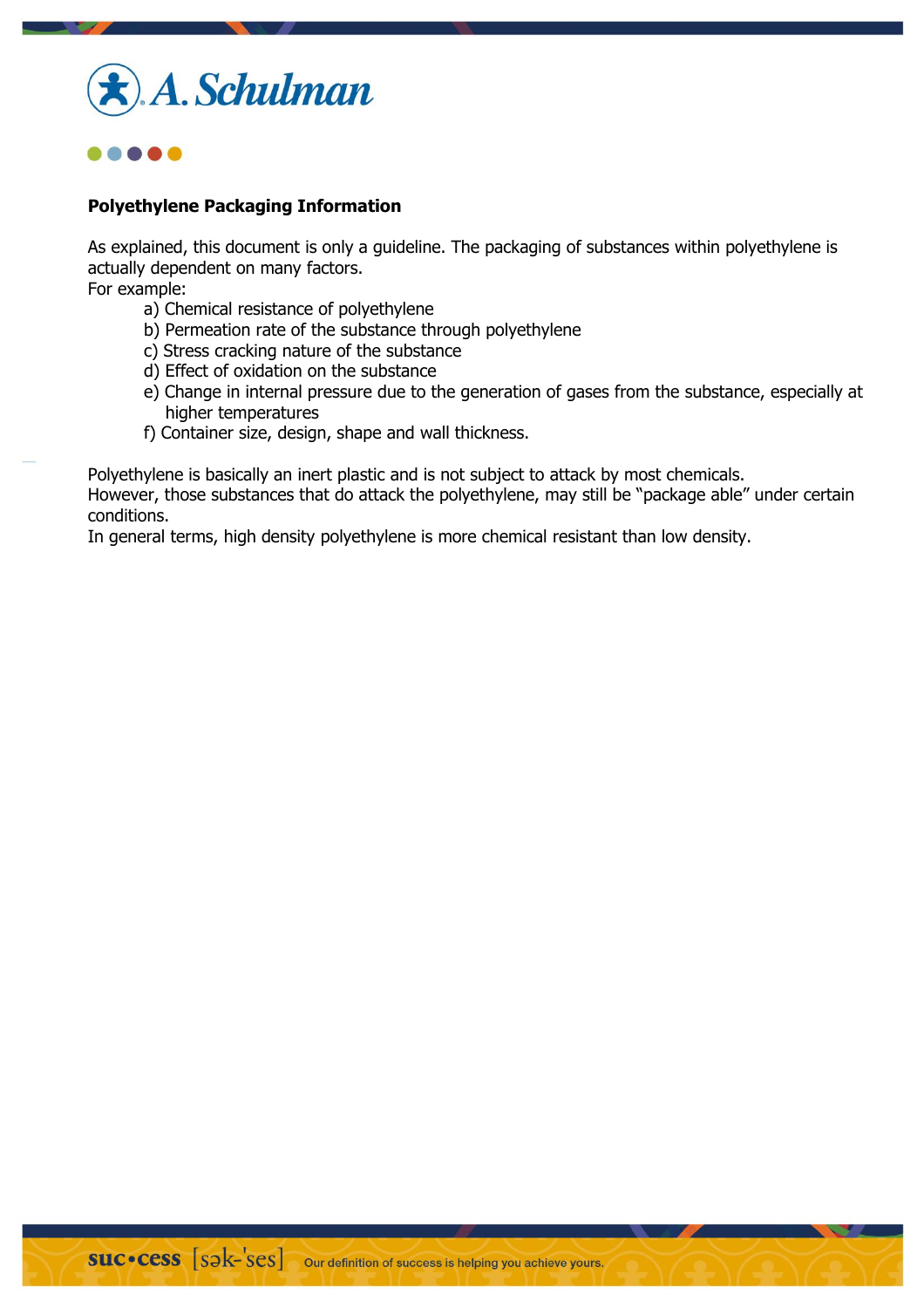

| <b>CHEMICAL OR PRODUCT</b>   | <b>CONCENTRATION</b> |                  | <b>LDPE</b>            |                | <b>HDPE</b>                                                                                                                           |
|------------------------------|----------------------|------------------|------------------------|----------------|---------------------------------------------------------------------------------------------------------------------------------------|
|                              |                      | 20               | 60                     | 20             | 60                                                                                                                                    |
| acetaldehyde                 | 100%                 |                  | $\overline{\text{NS}}$ | $\overline{S}$ | L                                                                                                                                     |
| acetanilide                  |                      |                  |                        | S              | $\mathbb S$                                                                                                                           |
| acetic acid                  | 10%                  | $\mathsf S$      | $\mathbb S$            | S              | $\mathbf S$                                                                                                                           |
| acetic acid                  | 60%                  | $\mathbb S$      | L                      | S              | $\mathbb S$                                                                                                                           |
| acetic acid, glacial         | >96%                 | L                | <b>NS</b>              | S              | L                                                                                                                                     |
| acetic anhydride             | 100%                 | L                | <b>NS</b>              | S              | L                                                                                                                                     |
| acetone                      | 100%                 | L                | <b>NS</b>              | L              | L                                                                                                                                     |
| acrylnitrile                 |                      | S                | $\mathbb S$            | S              | S                                                                                                                                     |
| acetylsilicacid              |                      | S                | $\mathsf S$            | S              | S                                                                                                                                     |
| adipic acid                  | Sat. Sol.            | S                | S                      | S              | S                                                                                                                                     |
| after shave                  |                      | <b>NS</b>        | <b>NS</b>              | <b>NS</b>      | <b>NS</b>                                                                                                                             |
| aliphatic hydrocarbons       |                      |                  | <b>NS</b>              |                | L                                                                                                                                     |
| allyl acetate                |                      | $\mathsf S$      | L.                     | S              | L                                                                                                                                     |
| allyl alcohol                | 100%                 | L                | <b>NS</b>              |                |                                                                                                                                       |
| allyl alcohol                | 96%                  |                  |                        | S              | $\mathsf S$                                                                                                                           |
| allyl alcohol                | 100%                 | L                | <b>NS</b>              |                |                                                                                                                                       |
| allyl chloride               |                      | L                | <b>NS</b>              | L              | <b>NS</b>                                                                                                                             |
| aluminium chloride           | Sat. Sol.            | $\mathsf S$      | S                      | S              | S                                                                                                                                     |
| aluminium fluoride           | Sat. Sol.            |                  | $\mathbf S$            | S              | S                                                                                                                                     |
|                              | Sat. Sol.            |                  | S                      | S              |                                                                                                                                       |
| aluminium hydroxide          |                      | S<br>S<br>S<br>S | S                      |                | S                                                                                                                                     |
| aluminium nitrate            | Sat. Sol.            |                  | S                      | s<br>s         |                                                                                                                                       |
| aluminium oxychloride        | Sat. Sol.            |                  |                        |                |                                                                                                                                       |
| al/potassium sulphate        | Sat. Sol.            | S<br>S<br>S      | S                      | S              | S<br>S<br>S<br>S<br>S<br>S<br>S<br>S<br>S<br>S<br>S<br>S<br>S<br><br><br><br><br><br><br><br><br><br><br><br><br>                     |
| aluminium sulphate           | Sat. Sol.            |                  | S                      | S              |                                                                                                                                       |
| alums                        | Sol.                 |                  | S                      | S              |                                                                                                                                       |
| aminobenzoic acid            |                      | S                | S                      | S              |                                                                                                                                       |
| ammonia, dry gas             | 100%                 | S                | S                      | S              |                                                                                                                                       |
| ammonia, liquid              | 100%                 | L                | L                      | S              |                                                                                                                                       |
| ammonia, aqueous             | Dil. Sol.            | S                | S                      | S              |                                                                                                                                       |
| ammonium acetate             |                      | S<br>S<br>S      | S                      | S              | S                                                                                                                                     |
| ammonium carbonate           | Sat. Sol.            |                  | S                      | S              |                                                                                                                                       |
| ammonium chloride            | Sat. Sol.            |                  | S                      | S              |                                                                                                                                       |
| ammonium fluoride            | Sol.                 | S                | S                      | S              |                                                                                                                                       |
| ammonium hexafluoro silicate | Sat. Sol.            | S                | S                      | S              |                                                                                                                                       |
| ammonium hydrogen carbonate  | Sat. Sol.            | $\bar{s}$        | S                      | S              |                                                                                                                                       |
| ammonium hydroxide           | 10%                  | S                | S                      | S              | SSSSSSS                                                                                                                               |
| ammonium hydroxide           | 30%                  | S                | S                      | S              |                                                                                                                                       |
| ammonium metaphosphate       | Sat. Sol.            | $\mathbb S$      | $\mathsf S$            | $\mathbb S$    | S                                                                                                                                     |
| ammonium nitrate             | Sat. Sol.            | S                | S                      | S              |                                                                                                                                       |
| ammonium oxalate             | Sat. Sol.            | S<br>S<br>S      | S                      | $\mathsf S$    |                                                                                                                                       |
| ammonium phosphate           | Sat. Sol.            |                  | S                      | S              |                                                                                                                                       |
| ammonium persulphate         | Sat. Sol.            |                  | S                      | S              |                                                                                                                                       |
| ammonium sulphate            | Sat. Sol.            | S                | S<br>S                 | s<br>s         | S<br>S<br>S<br>S<br>S<br>S<br>S<br>S<br>S<br>S<br>S<br>S<br>S<br><br><br><br><br><br><br><br><br><br><br><br><br><br><br><br><br><br> |
| ammonium sulphide            | Sat. Sol.            | S                |                        |                |                                                                                                                                       |
| ammonium thiocyanate         | Sat. Sol.            | S                | S                      | S              |                                                                                                                                       |
| amyl acetate                 | 100%                 | <b>NS</b>        | <b>NS</b>              |                | L                                                                                                                                     |
| amyl alcohol                 | 100%                 | L                | L.                     | $\mathbf S$    | L                                                                                                                                     |
| amyl chloride                | 100%                 | <b>NS</b>        | <b>NS</b>              |                |                                                                                                                                       |
| amyl phthalate               |                      |                  |                        | $\mathsf S$    |                                                                                                                                       |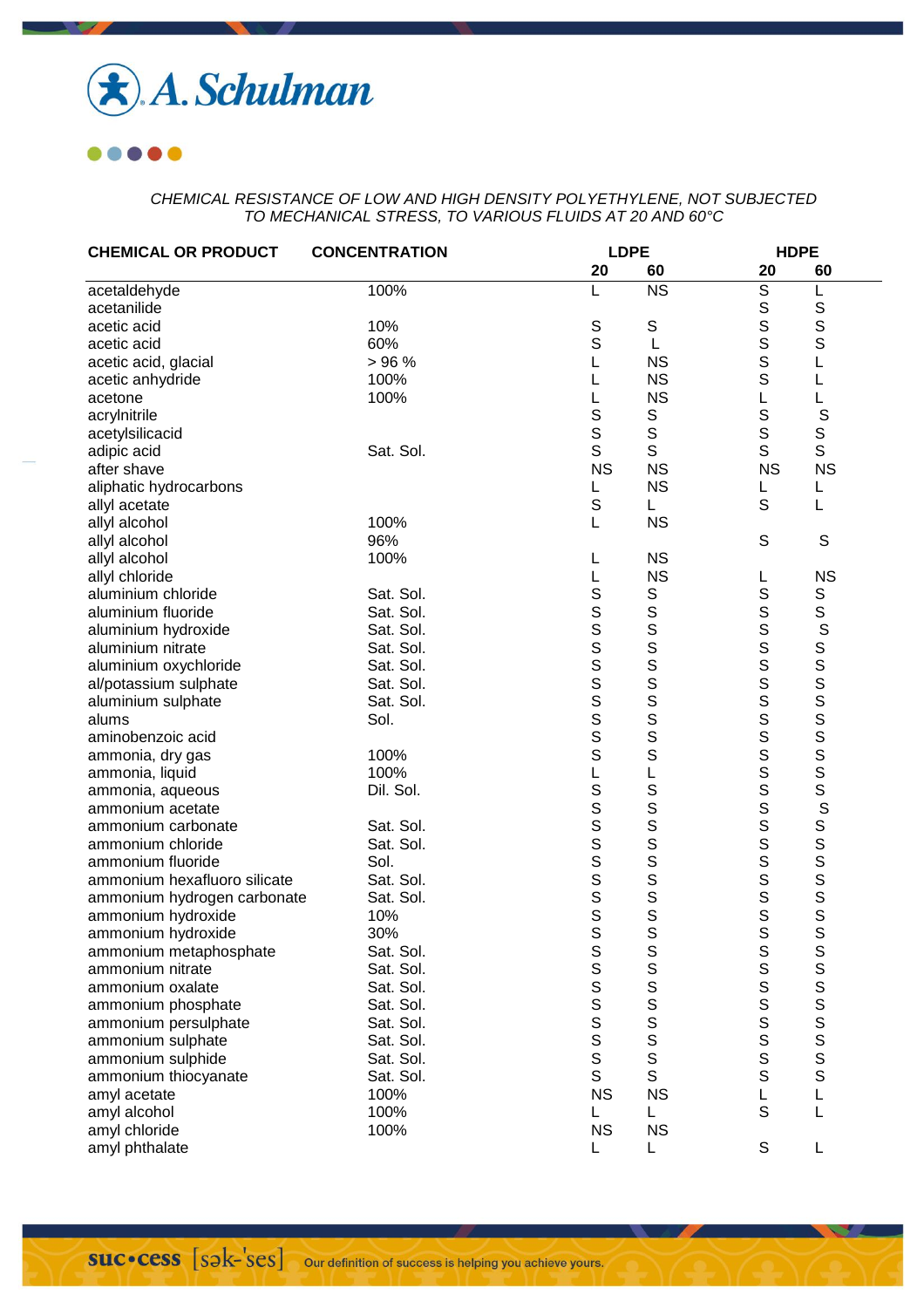

| <b>CHEMICAL OR PRODUCT</b> | <b>CONCENTRATION</b> |                | <b>LDPE</b>            |                                 | <b>HDPE</b>      |  |
|----------------------------|----------------------|----------------|------------------------|---------------------------------|------------------|--|
|                            |                      | 20             | 60                     | 20                              | 60               |  |
| aniline                    | 100%                 | <b>NS</b>      | $\overline{\text{NS}}$ | $\overline{s}$                  | L                |  |
| anilinchlorohydrate        |                      | L              |                        |                                 |                  |  |
| antimony III chloride      | 90%                  |                |                        | S                               | S                |  |
| antimony III chloride      | Sat. Sol.            | $\mathbb S$    | $\mathbb S$            | S                               | $\mathsf S$      |  |
| antimony trichloride       | Sol.                 | S              | S                      | $\mathsf S$                     | $\mathsf S$      |  |
| apple juice                | Sol.                 |                |                        | S                               | L                |  |
| aqua regia                 | (HC1/HN03=3/1)       | <b>NS</b>      | <b>NS</b>              | <b>NS</b>                       | <b>NS</b>        |  |
| aromatic hydrocarbons      |                      | <b>NS</b>      | <b>NS</b>              | <b>NS</b>                       | <b>NS</b>        |  |
| arsenic acid               | Sat. Sol.            | $\mathbb S$    |                        | $\mathbb S$                     | $\mathbf S$      |  |
| asorbic acid               | 10%                  |                | SSSSSSS                | $\mathbb S$                     | S                |  |
| barium bromide             | Sat. Sol.            | S<br>S<br>S    |                        | $\mathsf S$                     |                  |  |
| barium carbonate           | Sat. Sol.            |                |                        | S                               |                  |  |
| barium chloride            | Sat. Sol.            |                |                        | S                               |                  |  |
| barium hydroxide           | Sat. Sol.            | $\overline{s}$ |                        | S                               |                  |  |
| barium sulphate            | Sat. Sol.            | S              |                        | $\mathsf S$                     |                  |  |
| barium sulphide            | Sat. Sol.            | S              | $\mathsf S$            | S                               | SSSSS            |  |
|                            |                      | $\mathsf S$    | S                      | $\mathbb S$                     | S                |  |
| beer                       | 100%                 | L              | <b>NS</b>              | $\mathbf S$                     |                  |  |
| benzaldehyde               | 100%                 | <b>NS</b>      | <b>NS</b>              |                                 | L                |  |
| benzene                    |                      |                |                        | L                               | L                |  |
| benzoic acid               | Sat. Sol.            | S              | S                      | $\mathbb S$                     | S                |  |
| benzoylchloride            |                      | S              | L                      | $\mathbb S$                     | L                |  |
| benzyl alcohol             |                      |                | L                      | $\mathbb S$                     | S                |  |
| benzylsulphonic acid       | 10%                  |                | S                      | S                               | S                |  |
| bismuth carbonate          | Sat. Sol.            | SSSS           | S                      | $\mathbb S$                     | S<br>S<br>S<br>S |  |
| bitumen                    |                      |                | L                      | $\overline{s}$                  |                  |  |
| bleach lye                 | 10%                  |                | s<br>s                 |                                 |                  |  |
| borax                      | Sat. Sol.            | S              |                        | $\mathsf S$                     |                  |  |
| boric acid                 | Sat. Sol.            | S              | S                      | S                               | S                |  |
| boron trifluoride          |                      | S              | S                      | $\mathsf S$                     | S                |  |
| brake fluid                |                      | L              | <b>NS</b>              | L                               | <b>NS</b>        |  |
| brine                      |                      | S              | $\mathbb S$            | S                               | S                |  |
| bromine, dry gas           | 100%                 | <b>NS</b>      | <b>NS</b>              | <b>NS</b>                       | <b>NS</b>        |  |
| bromine, liquid            | 100%                 | <b>NS</b>      | <b>NS</b>              | <b>NS</b>                       | <b>NS</b>        |  |
| bromoform                  | 100%                 | <b>NS</b>      | <b>NS</b>              | <b>NS</b>                       | <b>NS</b>        |  |
| butandiol                  | 10%                  | S              | S                      | S                               | $\mathbb S$      |  |
| butandiol                  | 60%                  | S              | S                      | $\mathbb S$                     | $\mathbb S$      |  |
| butandiol                  | 100%                 | S              | S                      | $\mathsf S$                     | S                |  |
| butane, gas                | 100%                 |                |                        | $\frac{\mathsf{S}}{\mathsf{S}}$ | S<br>S<br>S      |  |
| butanol                    | 100%                 | S<br>S<br>S    | L                      |                                 |                  |  |
| butter                     |                      |                | S                      | $\frac{5}{5}$                   |                  |  |
| butyl acetate              | 100%                 |                | L                      |                                 | $\mathsf{L}$     |  |
| butyl alcohol              | 100%                 | SSSS           | S                      | $\mathbb S$                     | $\mathsf S$      |  |
| butyl chloride             |                      |                |                        | SSSS                            |                  |  |
| butylene glycol            | 10%                  |                |                        |                                 |                  |  |
| butylene glycol            | 60%                  |                | s<br>s<br>s            |                                 | s<br>s<br>s      |  |
| butylene glycol            | 100%                 |                |                        |                                 |                  |  |
| butyraldehyde              |                      |                |                        |                                 | L                |  |
| butyric acid               | 100%                 | L              | L                      | $\mathbb S$                     |                  |  |
| calcium arsenate           |                      | S<br>S<br>S    |                        | s<br>s                          |                  |  |
| calcium benzoate           |                      |                |                        |                                 |                  |  |
| calcium bisulphide         |                      |                | S<br>S<br>S<br>S       | S                               | Lssss            |  |
| calcium bromate            | 10%                  | S              |                        | $\mathsf{s}$                    |                  |  |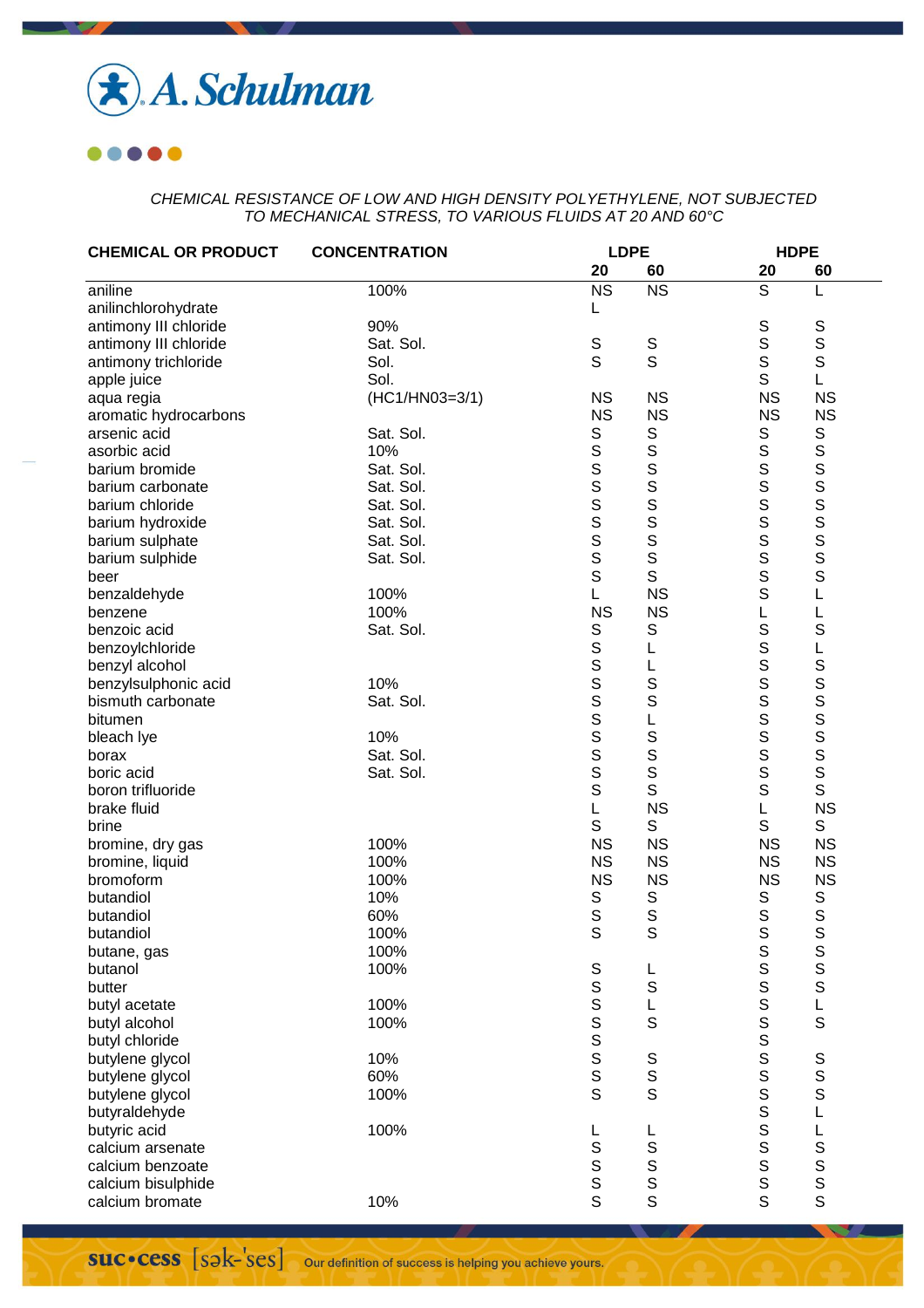

| <b>CHEMICAL OR PRODUCT</b>          | <b>CONCENTRATION</b> |                    | <b>LDPE</b>    |                  | <b>HDPE</b>                                                                        |  |  |
|-------------------------------------|----------------------|--------------------|----------------|------------------|------------------------------------------------------------------------------------|--|--|
|                                     |                      | 20                 | 60             | 20               | 60                                                                                 |  |  |
| calcium bromide                     | Sat. Sol.            | $\overline{s}$     | $\overline{S}$ | $\mathbb S$      | $\overline{s}$                                                                     |  |  |
| calcium carbonate                   | Sat. Sol.            | S                  | S              | $\mathsf S$      | $\mathbb S$                                                                        |  |  |
| calcium chlorate                    | Sat. Sol.            | S                  | S              | S                | S                                                                                  |  |  |
| calcium chloride                    | Sat. Sol.            |                    | S              | S                | S                                                                                  |  |  |
| calcium chromate                    | 40%                  |                    | S              | $\mathbb S$      | S                                                                                  |  |  |
| calcium cyanide                     |                      |                    | S              | S                |                                                                                    |  |  |
| calcium hydrosulphide               | Sol.                 |                    |                | S                | $\overline{\mathbf{s}}$                                                            |  |  |
| calcium hydroxide                   | Sat. Sol.            |                    |                | $\mathbb S$      |                                                                                    |  |  |
| calcium hypochloride                | Sol.                 | <b>SSSSSSSSSSS</b> | S<br>S<br>S    | S                | S<br>S<br>S                                                                        |  |  |
| calcium nitrate                     | Sat. Sol.            |                    | S              | S                |                                                                                    |  |  |
| calcium oxide                       | Sat. Sol.            |                    | S              | $\mathbb S$      |                                                                                    |  |  |
| calcium perchlorate                 | 1%                   |                    |                | S                |                                                                                    |  |  |
| calcium permanganate                | 20%                  |                    |                | S                | SSSS                                                                               |  |  |
| calcium persulphate                 | Sol.                 |                    | S<br>S         | S                |                                                                                    |  |  |
| calcium sulphate                    | Sat. Sol.            | S                  | S              | $\mathsf{s}$     |                                                                                    |  |  |
| calcium sulphide                    | Dil. Sol.            |                    |                | L                | L                                                                                  |  |  |
| camphor oil                         |                      | <b>NS</b>          | <b>NS</b>      | L                | L                                                                                  |  |  |
| carbon dioxide, dry gas             | 100%                 |                    |                | S                | S                                                                                  |  |  |
| carbon dioxide, wet                 |                      | S                  | S              | S                | $\mathsf S$                                                                        |  |  |
| carbon disulphide                   | 100%                 | <b>NS</b>          | <b>NS</b>      | L                | <b>NS</b>                                                                          |  |  |
| carbonic acid                       |                      | $\mathbb S$        | S              | S                | $\mathbb S$                                                                        |  |  |
| carbon monoxide                     | 100%                 | S                  | S              | S                | $\mathbb S$                                                                        |  |  |
| carbon tetrachloride                | 100%                 | <b>NS</b>          | <b>NS</b>      | L                | <b>NS</b>                                                                          |  |  |
| Castor oil                          |                      | S                  | S              | $\mathsf S$      | S                                                                                  |  |  |
|                                     | conc<br>100%         | <b>NS</b>          | <b>NS</b>      | L                | <b>NS</b>                                                                          |  |  |
| chlorine, dry gas<br>chlorine water | 2% Sat. Sol.         |                    |                | $\mathbf S$      | S                                                                                  |  |  |
|                                     | Sat. Sol.            | <b>NS</b>          | L<br><b>NS</b> | L                | <b>NS</b>                                                                          |  |  |
| chlorine, aqueous                   |                      |                    |                |                  |                                                                                    |  |  |
| chloroacetic acid                   | Sol.                 |                    |                | S                | S                                                                                  |  |  |
| chlorobenzene                       | 100%                 | <b>NS</b>          | <b>NS</b>      | <b>NS</b>        | <b>NS</b>                                                                          |  |  |
| chloroethanol                       | 100%<br>100%         | S                  | S              | S<br><b>NS</b>   | S                                                                                  |  |  |
| chloroform                          |                      | <b>NS</b>          | <b>NS</b>      |                  | <b>NS</b>                                                                          |  |  |
| chlorometane, gas                   | 100%                 | L                  |                | L                |                                                                                    |  |  |
| chloropropene                       |                      | <b>NS</b>          |                | L                |                                                                                    |  |  |
| chlorosulphonic acid                | 100%                 | <b>NS</b>          | <b>NS</b>      | <b>NS</b>        | <b>NS</b>                                                                          |  |  |
| chlorotoluene                       |                      | <b>NS</b>          | <b>NS</b>      | <b>NS</b>        | <b>NS</b>                                                                          |  |  |
| chrome alum                         | Sol.                 | S<br>S             | S<br>S         | S<br>$\mathbf S$ | $\mathbb S$<br>$\mathbf S$                                                         |  |  |
| chromic acid                        | Sat. Sol.            |                    |                |                  |                                                                                    |  |  |
| chromic acid<br>chromic acid        | 20%                  |                    |                | S                | L                                                                                  |  |  |
|                                     | 50%                  |                    |                | $\mathbf S$      | L                                                                                  |  |  |
| chromium VI oxide                   | Sat. Sol.            | S<br>S             | S<br>S         | S                | S                                                                                  |  |  |
| Cider                               |                      |                    |                | $\mathbb S$      | S                                                                                  |  |  |
| citric acid                         | Sat. Sol.            |                    | $\mathbf S$    | S                |                                                                                    |  |  |
| citric acid                         | 10%                  |                    | S              | S                |                                                                                    |  |  |
| citric acid                         | 25%                  |                    | S              | $\mathbb S$      |                                                                                    |  |  |
| coconut oil, alcoholic              |                      | SSSS               | S              | S                |                                                                                    |  |  |
| coffee                              |                      |                    | S              | S                | S<br>S<br>S<br>S<br>S<br>S<br>S<br>S<br>S<br>S<br>S<br>S<br>S<br><br>S<br><br><br> |  |  |
| copper II chloride                  | Sat. Sol.            | S<br>S<br>S<br>S   | S              | $\mathbf S$      |                                                                                    |  |  |
| copper II cyanide                   | Sat. Sol.            |                    | S              | S                |                                                                                    |  |  |
| copper II fluoride                  | 2%                   |                    | s<br>s         | S                |                                                                                    |  |  |
| copper II fluoride                  | Sat. Sol.            |                    |                | $\mathsf S$      |                                                                                    |  |  |
| copper II nitrate                   | Sat. Sol.            | $\mathsf{s}$       | $\mathsf S$    | $\mathsf S$      |                                                                                    |  |  |
| copper II sulphate                  | Sat. Sol.            | S                  | S              | S                |                                                                                    |  |  |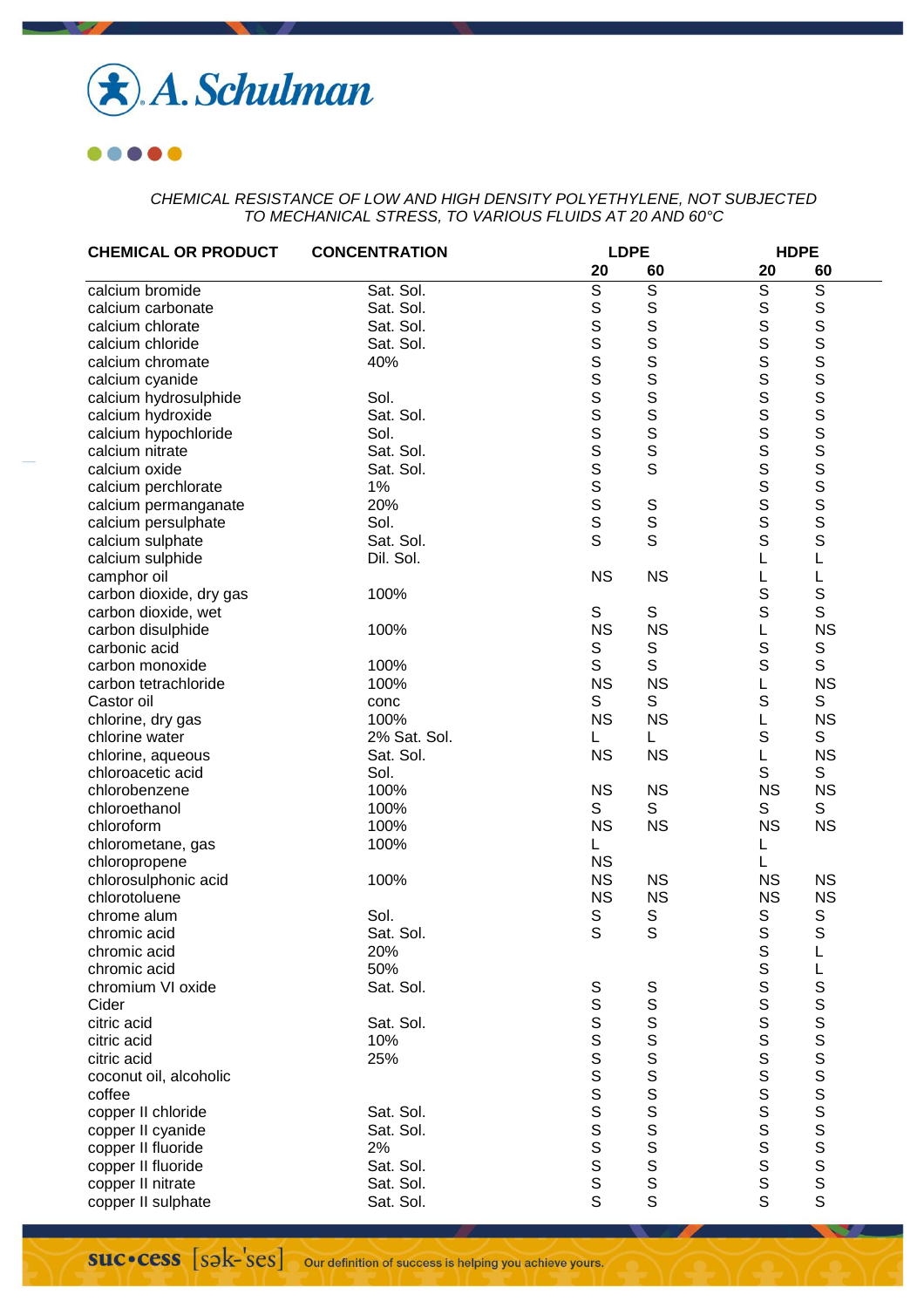

| <b>CHEMICAL OR PRODUCT</b> | <b>CONCENTRATION</b> | <b>LDPE</b> |                |                | <b>HDPE</b>    |  |
|----------------------------|----------------------|-------------|----------------|----------------|----------------|--|
|                            |                      | 20          | 60             | 20             | 60             |  |
| corn oil                   |                      | $\mathbb S$ | $\overline{s}$ | $\overline{s}$ | $\overline{s}$ |  |
| cottonseed oil             |                      | S           | S              | $\mathbb S$    | S              |  |
| cresylic acid              | Sat. Sol.            |             |                | L              |                |  |
| crotonaldehyde             | Sat. Sol.            | L           |                |                |                |  |
| cyclanone                  |                      | S           | S              | S              | ${\mathsf S}$  |  |
| cyclohexane                |                      | <b>NS</b>   | <b>NS</b>      | <b>NS</b>      | <b>NS</b>      |  |
| cyclohexanol               | Sat. Sol.            | L           | <b>NS</b>      |                |                |  |
| cyclohexanol               | 100%                 |             |                | S              | S              |  |
| cyclohexanone              | 100%                 | <b>NS</b>   | <b>NS</b>      | S              | L              |  |
| decahydronaphthalene       | 100%                 |             | <b>NS</b>      | S              | L              |  |
| decane                     |                      | <b>NS</b>   | <b>NS</b>      | L              | <b>NS</b>      |  |
| decalin                    | 100%                 |             |                | $\mathbb S$    | L              |  |
| detergents, synthetic      |                      | $\mathbb S$ | $\mathbb S$    | $\mathbb S$    | $\mathbb S$    |  |
| developers, photographic   | Work sol.            |             |                | S              | S              |  |
| dextrin                    | Sol.                 | $\mathbb S$ | $\mathsf S$    | S              | S              |  |
| dextose                    | Sol.                 | S           | S              | $\mathbb S$    | $\mathbb S$    |  |
| diacetone alcohol          |                      | L           | L              | L              | L              |  |
| diazo salts                |                      | S           | $\mathbb S$    | S              | $\mathsf S$    |  |
| dibutyl amine              |                      | <b>NS</b>   | <b>NS</b>      | L              | <b>NS</b>      |  |
| dibutyl ether              |                      | <b>NS</b>   | <b>NS</b>      | L              |                |  |
| dibutylphthalate           |                      |             | L              | S              | L              |  |
| dichlorobenzene            |                      | <b>NS</b>   | <b>NS</b>      | <b>NS</b>      | <b>NS</b>      |  |
| dichloroethylene           |                      | <b>NS</b>   | <b>NS</b>      | <b>NS</b>      | <b>NS</b>      |  |
| dichloropropylene          |                      | <b>NS</b>   | <b>NS</b>      | <b>NS</b>      | <b>NS</b>      |  |
| diesel oil                 |                      | S           | <b>NS</b>      | S              | L              |  |
| diethyl ether              | 100%                 | <b>NS</b>   | <b>NS</b>      | L              |                |  |
| diethyl ketone             |                      |             | <b>NS</b>      | L              | L              |  |
| diethylene glycol          |                      | $\mathbb S$ | S              | S              | $\mathbf S$    |  |
| diglycolic acid            |                      | S           | $\mathbb S$    | $\mathbb S$    | $\mathbb S$    |  |
| diisobutylketone           | 100%                 | S           | L              | S              | L              |  |
| dimethyl amine             | 100%                 | <b>NS</b>   | <b>NS</b>      |                |                |  |
| dimethylformamid           |                      | S           | L              | S              | S              |  |
| dioctyl phthalate          | 100%                 | L           | <b>NS</b>      | $\mathbb S$    | L              |  |
| dioxan                     | 100%                 |             |                | S              | $\mathbb S$    |  |
| dipentene                  |                      | <b>NS</b>   | <b>NS</b>      | <b>NS</b>      | <b>NS</b>      |  |
| disodium phosphate         |                      | S           | S              | S              | S              |  |
| Drano, plumbing cleaner    |                      | S           | S              | S              | S              |  |
| emulsions, photographic    |                      | $\mathbb S$ | S              | $\mathbb S$    | S              |  |
| ethandiol                  | 100%                 | S           | S              | $\mathsf S$    | $\mathbb S$    |  |
| ethanol                    | 40%                  | $\mathsf S$ | L              | S              | L              |  |
| ethanol                    | 96%                  | L           | L              |                |                |  |
| ethyl acetate              | 100%                 | Г           | <b>NS</b>      | L              | <b>NS</b>      |  |
| ethyl acrylate             | 100%                 | <b>NS</b>   | <b>NS</b>      | L              | <b>NS</b>      |  |
| ethyl alcohol              | 35%                  | S           | S              | $\mathbb S$    | S              |  |
| ethyl alcohol              | 100%                 | S           | S              | S              | S              |  |
| ethyl benzene              |                      | <b>NS</b>   | <b>NS</b>      | <b>NS</b>      | <b>NS</b>      |  |
| ethyl chloride             | 100%                 | <b>NS</b>   | <b>NS</b>      | <b>NS</b>      | <b>NS</b>      |  |
| ethylene chloride          | 100%                 | <b>NS</b>   | <b>NS</b>      | <b>NS</b>      | <b>NS</b>      |  |
| ethylene diamine           | 100%                 | S           | L              | S              | S              |  |
| ethyl ether                |                      | <b>NS</b>   | <b>NS</b>      | <b>NS</b>      | <b>NS</b>      |  |
| ethylene glycol            | 100%                 | S           | S              | S              | S              |  |
| ethyl mercaptan            |                      | <b>NS</b>   | <b>NS</b>      | <b>NS</b>      | <b>NS</b>      |  |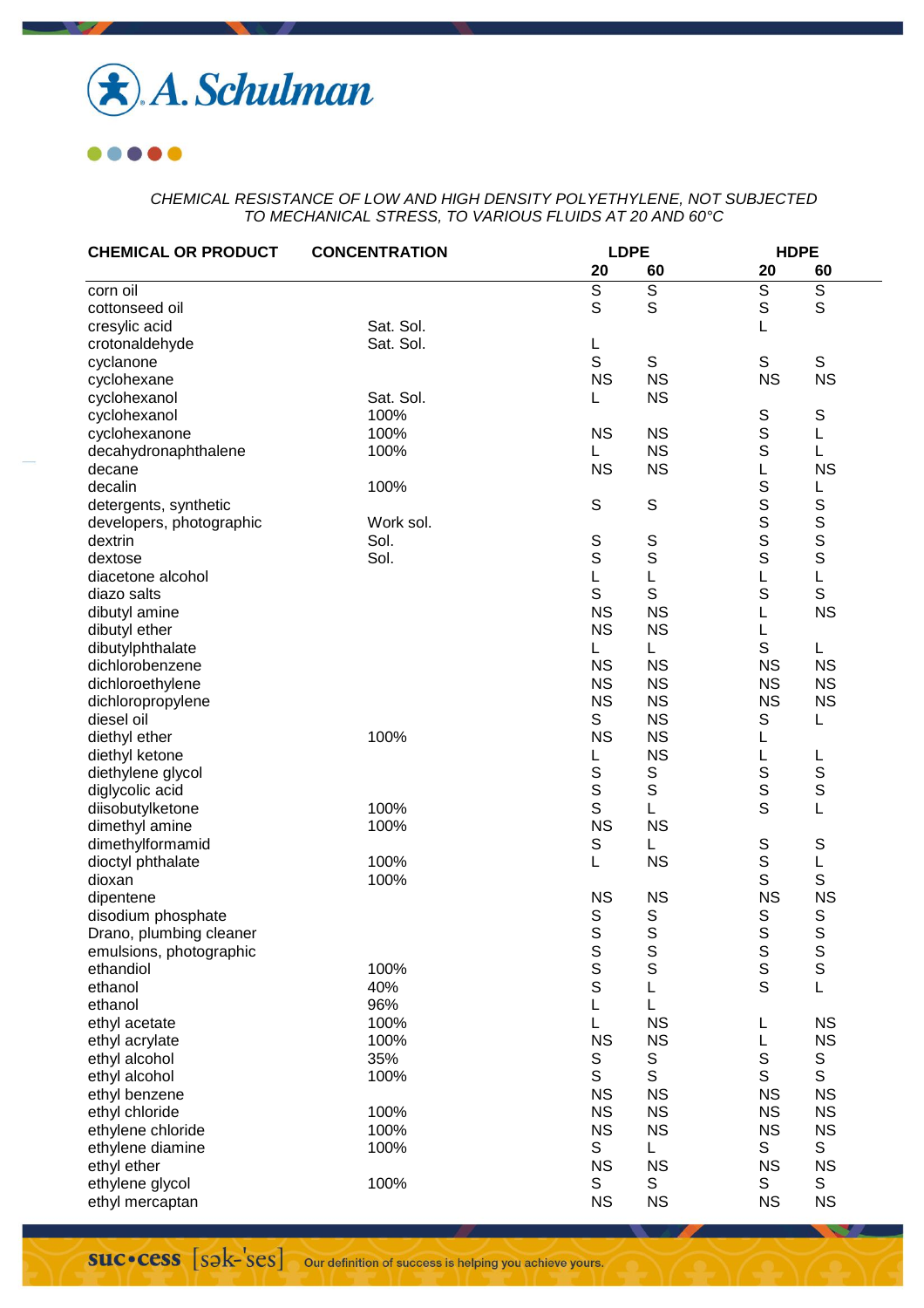

| <b>CHEMICAL OR PRODUCT</b> | <b>CONCENTRATION</b> |                | <b>LDPE</b>      |                  | <b>HDPE</b>            |  |
|----------------------------|----------------------|----------------|------------------|------------------|------------------------|--|
|                            |                      | 20             | 60               | 20               | 60                     |  |
| ferric chloride            | Sat. Sol.            | $\overline{s}$ | $\overline{s}$   | S                | $\mathbb S$            |  |
| ferric nitrate             | Sat. Sol.            | $\mathbf S$    | S                | $\mathbb S$      | $\mathbb S$            |  |
| ferric sulphate            | Sat. Sol.            | S              | S                | S                | $\mathbb S$            |  |
| ferrous chloride           | Sat. Sol.            | S              | $\mathsf{s}$     | S                | $\mathsf S$            |  |
| ferrous sulphate           | Sat. Sol.            | S              | $\mathsf{s}$     | S                | $\mathbb S$            |  |
| fish Sol.ubles             | Sol.                 | S              | $\mathbf S$      | $\mathbf S$      | $\mathbb S$            |  |
| fluoroboric acid           |                      | S              | S                | S                | $\mathsf S$            |  |
| fluorine gas               | 100%                 | L              | <b>NS</b>        | <b>NS</b>        | <b>NS</b>              |  |
| fluorine gas, dry          | 100%                 | <b>NS</b>      | <b>NS</b>        |                  | <b>NS</b><br><b>NS</b> |  |
| fluorine gas, wet          | 100%                 | <b>NS</b>      | <b>NS</b>        | <b>NS</b>        | <b>NS</b>              |  |
| fluorosilicic acid         | 40%                  | S              | $\mathbb S$      | S                | S                      |  |
| fluorosilicic acid         | conc                 | S              | L                | $\mathbb S$      | L                      |  |
| formaldehyde               | 40%                  | S              | S                | $\mathsf S$      | $\mathbb S$            |  |
| formic acid                | 40%                  | S              | S                | $\mathsf S$      | S                      |  |
| formic acid                | 98 to 100 %          | S              | S                | $\mathsf S$      | S                      |  |
| fructose sat               | Sol.                 | S              | S                | $\mathsf S$      | S                      |  |
|                            | Sol.                 | S              | S                | $\mathbf S$      | S                      |  |
| fruit pulp<br>furfural     | 100%                 | <b>NS</b>      | <b>NS</b>        |                  | <b>NS</b><br><b>NS</b> |  |
|                            | 100%                 |                | <b>NS</b>        |                  |                        |  |
| furfuryl alcohol           | Sol.                 | S              | S                | S<br>$\mathbb S$ | L                      |  |
| gallic acid sat            |                      |                |                  |                  | $\mathbb S$            |  |
| gasoline, petrol           |                      | L              | <b>NS</b>        | L                | L                      |  |
| gelatine                   |                      | S<br>S         | $\mathbb S$<br>S | $\mathbb S$      | $\mathbb S$            |  |
| glucose                    | Sat. Sol.            | S              |                  | S                | S                      |  |
| glycerine                  | 100%                 | S              | S                | $\mathbb S$<br>S | S<br>$\mathsf{S}$      |  |
| glycerol                   | 100%                 | S              | S                |                  |                        |  |
| glycolic acid              | 30%                  |                | L                |                  |                        |  |
| glycolic acid              | Sol.                 |                |                  | $\mathbb S$      | S                      |  |
| n-heptane                  | 100%                 | <b>NS</b>      | <b>NS</b>        | L                | <b>NS</b>              |  |
| hexachlorobenzene          |                      | <b>NS</b>      | <b>NS</b>        | S                | L                      |  |
| hexachlorophene            |                      | <b>NS</b>      | <b>NS</b>        | L                | L                      |  |
| hexamethylenetriamine      | 40%                  | $\mathbb S$    |                  | S                |                        |  |
| hexane                     |                      | S              | L                | S                | L                      |  |
| hexanol, tertiary          |                      | S              | $\mathbb S$      | S                | S                      |  |
| hydrobromic acid           | 50%                  | S              | $\mathbb S$      | $\mathsf S$      | S                      |  |
| hydrobromic acid           | up to 100 %          | S              | S                | S                | S                      |  |
| hydrochloric acid          | up to 36 %           | S              | S                | S                | S                      |  |
| hydrochloric acid          | conc                 | S              | S                | S                | $\mathsf S$            |  |
| hydrochlorous acid         | conc                 | $\mathbb S$    | S                | S                | S                      |  |
| hydrocyanic acid           | 10%                  | S              | S                | $\mathbf S$      | S                      |  |
| hydrocyanic acid           | Sat. Sol.            |                | S                | $\mathsf S$      | S                      |  |
| hydrofluoric acid          | 40%                  |                | $\mathsf S$      | $\mathbf S$      | $\mathbb S$            |  |
| hydrofluoric acid          | 60%                  |                | L                | S                | L                      |  |
| hydrogen                   | 100%                 |                | $\mathsf S$      | S                | S<br>S                 |  |
| hydrogen chloride, dry gas |                      |                | S                | S                |                        |  |
| hydrogen peroxide          | 30%                  | <b>SSSSSSS</b> | L                | S                | S                      |  |
| hydrogen peroxide          | 90%                  |                | <b>NS</b>        | S                | <b>NS</b>              |  |
| hydrogen sulphide, gas     | 100%                 |                | $\mathsf S$      | $\mathbb S$      | S                      |  |
| hydroquinone               | Sat. Sol.            | s<br>s<br>s    | S                | $\mathbb S$      | $\mathbf S$            |  |
| hydroxylamine              | up to 12 %           |                | $\mathsf S$      | $\mathsf S$      | s<br>s                 |  |
| inks                       |                      | S              | S                | S                |                        |  |
| iodine, in potassium       | Sol.                 |                | <b>NS</b>        |                  | <b>NS</b><br><b>NS</b> |  |
| iodine, in alcohol         |                      | <b>NS</b>      | <b>NS</b>        |                  | <b>NS</b><br><b>NS</b> |  |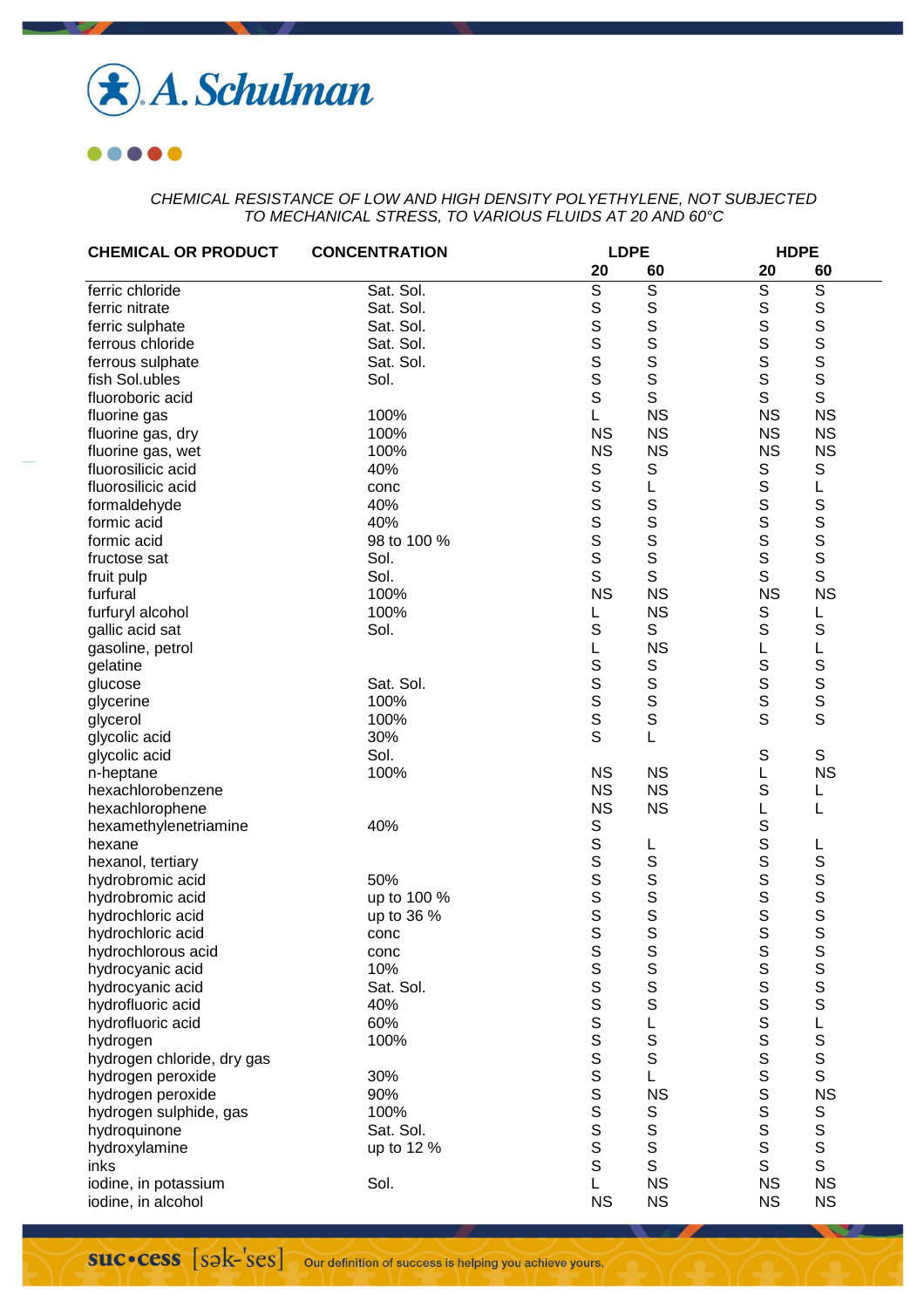

| <b>CHEMICAL OR PRODUCT</b> | <b>CONCENTRATION</b> |                         | <b>LDPE</b>             |                | <b>HDPE</b>      |  |  |
|----------------------------|----------------------|-------------------------|-------------------------|----------------|------------------|--|--|
|                            |                      | 20                      | 60                      | 20             | 60               |  |  |
| iron II chloride           | Sat. Sol.            | $\overline{\mathsf{s}}$ | $\overline{\mathsf{s}}$ | $\overline{s}$ | $\overline{s}$   |  |  |
| iron II sulphate           | Sat. Sol.            | $\mathbf S$             | S                       | $\mathbb S$    | S                |  |  |
| iron III chloride          | Sat. Sol.            | S                       | S                       | S              | $\mathbb S$      |  |  |
| iron III nitrate           | Sol.                 | S                       | S                       | S              | S                |  |  |
| iron III sulphate          | Sat. Sol.            | S                       | S                       | $\mathbb S$    | $\mathbb S$      |  |  |
| iso octane                 | 100%                 | S                       | <b>NS</b>               | S              | L                |  |  |
| iso pentane                |                      | <b>NS</b>               | <b>NS</b>               | <b>NS</b>      | <b>NS</b>        |  |  |
| isopropanol                |                      | $\mathbb S$             | S                       | S              | S                |  |  |
| iso propyl amine           |                      | <b>NS</b>               | <b>NS</b>               | <b>NS</b>      | <b>NS</b>        |  |  |
| isopropyl ether            | 100%                 | L                       | <b>NS</b>               | S              | <b>NS</b>        |  |  |
| kerosene                   |                      | <b>NS</b>               | <b>NS</b>               | <b>NS</b>      | <b>NS</b>        |  |  |
| lactic acid                | 10%                  | S                       | S                       | S              | S                |  |  |
| lactic acid                | 28%                  | $\mathsf{s}$            | S                       | $\mathsf S$    | S                |  |  |
| lactic acid                |                      | S                       | S                       | $\mathsf S$    | S                |  |  |
|                            | up to 100 %          | S                       | S                       | S              |                  |  |  |
| latex                      |                      | S                       |                         |                | S                |  |  |
| lead acetate               | Dil. Sol.            |                         | S                       | $\mathsf S$    | S                |  |  |
| lead acetate               | Sat. Sol.            | S                       | S                       | $\mathbf S$    | S                |  |  |
| lead arsenate              |                      | S                       | $\mathbf S$             | S              | S                |  |  |
| lubricating oil            |                      | S                       | S                       | $\mathbf S$    | $\mathsf S$      |  |  |
| lySol.                     |                      | <b>NS</b>               | <b>NS</b>               | L              | <b>NS</b>        |  |  |
| magnesium carbonate        | Sat. Sol.            | $\mathbb S$             | S                       | $\mathbb S$    | $\mathbb S$      |  |  |
| magnesium chloride         | Sat. Sol.            | S                       | S                       | $\mathsf S$    | $\mathbf S$      |  |  |
| magnesium hydroxide        | Sat. Sol.            |                         | S                       | S              |                  |  |  |
| magnesium nitrate          | Sat. Sol.            | s<br>s                  | s<br>s                  | S              |                  |  |  |
| magnesium sulphate         | Sat. Sol.            |                         |                         | S              | S<br>S<br>S<br>S |  |  |
| maleic acid                | Sat. Sol.            | S                       | S                       | S              |                  |  |  |
| mercury                    |                      | S                       | S                       | S              | S                |  |  |
| mercury I nitrate          | Sol.                 | s<br>s                  | S                       | S              | S                |  |  |
| mercury II chloride        | Sat. Sol.            |                         | S                       | S              | S                |  |  |
| mercury II cyanide         | Sat. Sol.            | s<br>s                  | S                       | $\mathbb S$    | S                |  |  |
| mercury                    | 100%                 |                         | S                       | $\mathbf S$    | S                |  |  |
| methyl alcohol             | 100%                 | S                       | L                       | $\mathbb S$    | S                |  |  |
| methanol                   | 100%                 | S                       | L                       | $\mathbf S$    | $\mathbf S$      |  |  |
| methyl benzoic acid        | Sat. Sol.            | <b>NS</b>               | <b>NS</b>               | L              |                  |  |  |
| methyl bromide             | 100%                 | <b>NS</b>               | <b>NS</b>               | <b>NS</b>      | <b>NS</b>        |  |  |
| methyl chloride            | 100%                 | <b>NS</b>               | <b>NS</b>               | <b>NS</b>      | <b>NS</b>        |  |  |
| methylcyclohexane          |                      |                         | <b>NS</b>               | L              | <b>NS</b>        |  |  |
| methyl ethyl ketone        | 100%                 |                         |                         | $\mathbb S$    | L                |  |  |
| methylene chloride         |                      | <b>NS</b>               | <b>NS</b>               | <b>NS</b>      | <b>NS</b>        |  |  |
| methoxybutanol             | 100%                 |                         |                         | S              | L                |  |  |
| milk                       |                      | S<br>S                  | $\mathbb S$             | S              | $\mathbf S$      |  |  |
| milk of magnesia           |                      | S                       | L                       | S              | L                |  |  |
| mineral oils               |                      | L                       | <b>NS</b>               | S              |                  |  |  |
| molasses                   | work conc            | $\mathbb S$             | S                       | S              | $rac{L}{S}$      |  |  |
| motor oil                  |                      | S                       | L                       | S              |                  |  |  |
|                            |                      | L                       | <b>NS</b>               | L              | <b>NS</b>        |  |  |
| naphtha                    |                      | <b>NS</b>               | <b>NS</b>               |                |                  |  |  |
| naphthalene                |                      |                         |                         | L              |                  |  |  |
| nickel chloride            | Sat. Sol.            | s<br>s                  | s<br>s<br>s             | $\mathbb S$    | $\mathbf{s}$     |  |  |
| nickel nitrate             | Sat. Sol.            |                         |                         | s<br>s         |                  |  |  |
| nickel sulphate            | Sat. Sol.            |                         |                         |                |                  |  |  |
| nicotine                   | Dil. Sol.            | S                       | S                       | $\mathsf S$    | $\mathbb S$      |  |  |
| nicotinic acid             | Dil. Sol.            | L                       | L                       | S              |                  |  |  |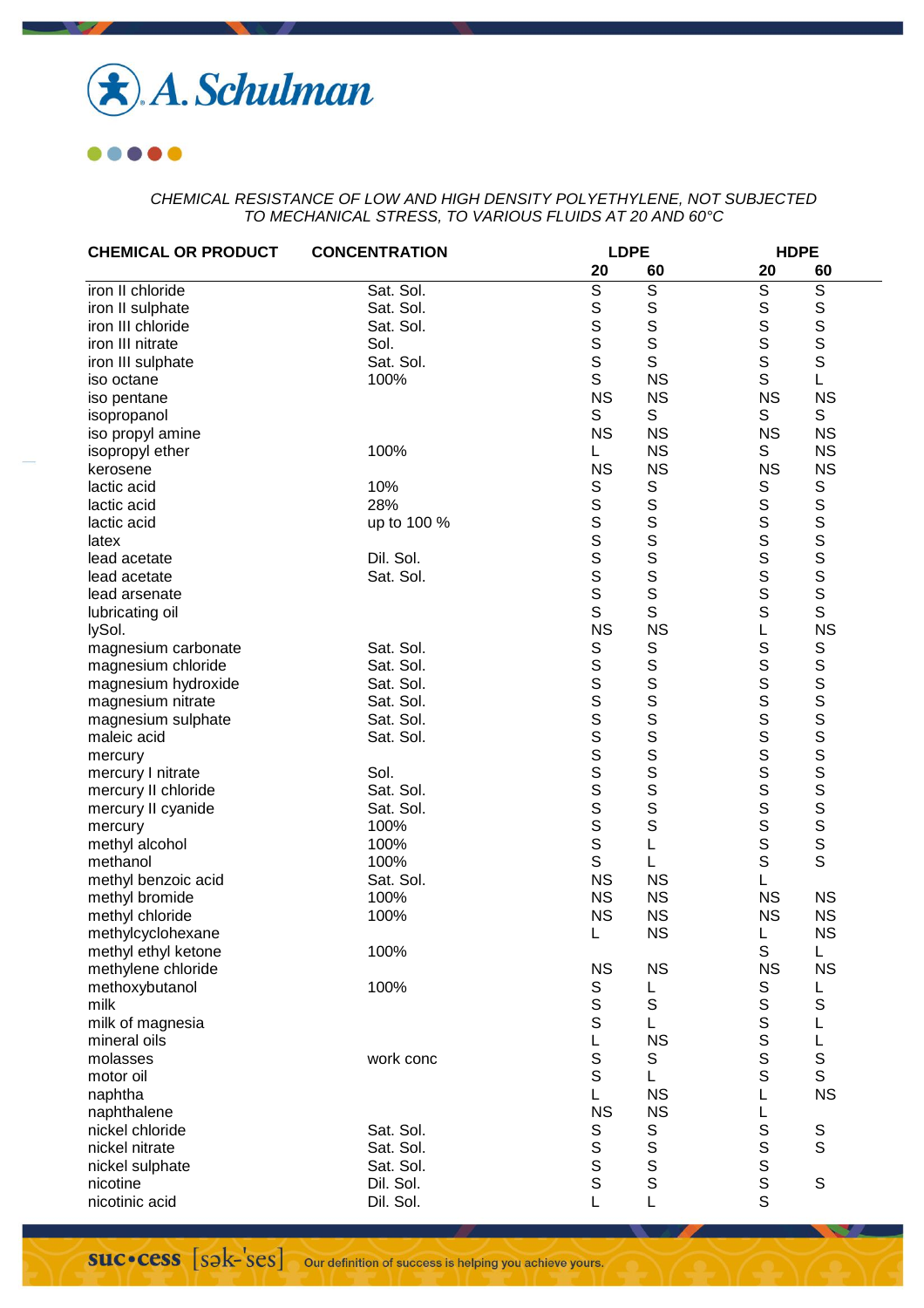

| <b>CHEMICAL OR PRODUCT</b>   | <b>CONCENTRATION</b> |                             | <b>LDPE</b>    |   | <b>HDPE</b>      |                |  |
|------------------------------|----------------------|-----------------------------|----------------|---|------------------|----------------|--|
|                              |                      | 20                          | 60             |   | 20               | 60             |  |
| nitric acid                  | 25%                  | S                           | $\overline{S}$ |   | S                | $\overline{s}$ |  |
| nitric acid                  | 50%                  | $\mathbb S$                 | L              |   | S                | L              |  |
| nitric acid                  | 70%                  | S                           | L              |   | S                | L              |  |
| nitric acid                  | 95%                  | <b>NS</b>                   | <b>NS</b>      |   | <b>NS</b>        | <b>NS</b>      |  |
| nitric acid                  | 100%                 | <b>NS</b>                   | <b>NS</b>      |   | <b>NS</b>        | <b>NS</b>      |  |
| nitrobenzene                 | 100%                 | <b>NS</b>                   | <b>NS</b>      |   | <b>NS</b>        | <b>NS</b>      |  |
| nitroethane                  | 100%                 | S                           | <b>NS</b>      |   | S                | <b>NS</b>      |  |
| nitromethane                 | 100%                 | S                           |                |   | S                |                |  |
| nitrotoluene                 |                      | <b>NS</b>                   | <b>NS</b>      |   | <b>NS</b>        | <b>NS</b>      |  |
| n-octane                     |                      | S                           | S              |   | S                | S              |  |
| octyl alcohol                |                      | S                           | <b>NS</b>      |   | S                | <b>NS</b>      |  |
| oils and fats                |                      | L                           | <b>NS</b>      |   | S                | L              |  |
|                              | 100%                 |                             | <b>NS</b>      |   | S                | S              |  |
| oleic acid                   |                      | L                           |                |   |                  |                |  |
| oleum (H2SO4 + 10% SO3)      |                      | <b>NS</b>                   | <b>NS</b>      |   | <b>NS</b>        | <b>NS</b>      |  |
| oleum (H2SO4 + 50% SO3)      |                      | <b>NS</b>                   | <b>NS</b>      |   | <b>NS</b>        | <b>NS</b>      |  |
| olive oil                    |                      | S                           | <b>NS</b>      |   | S                | <b>NS</b>      |  |
| orthophosphoric acid         | 50%                  | S                           | S              |   | S                | $\mathbb S$    |  |
| orthophosphoric acid         | 95%                  | S                           | L              |   | S                | L              |  |
| oxalic acid                  | Sat. Sol.            | S                           | S              |   | S                | S              |  |
| oxygen                       | 100%                 | $\mathsf S$                 |                |   | S                | L              |  |
| ozone                        | 100%                 | <b>NS</b>                   | <b>NS</b>      |   | L                | <b>NS</b>      |  |
| paraffin oil                 |                      | S                           | L              |   | S                | $\mathbb S$    |  |
| n-pentane                    |                      | <b>NS</b>                   | <b>NS</b>      |   | <b>NS</b>        | <b>NS</b>      |  |
| pentane-2                    |                      | <b>NS</b>                   | <b>NS</b>      |   | <b>NS</b>        | <b>NS</b>      |  |
| perchloroethylene            |                      | <b>NS</b>                   | <b>NS</b>      |   | <b>NS</b>        | <b>NS</b>      |  |
| perchloric acid              | 20%                  | S                           | S              |   | S                | $\mathbb S$    |  |
| perchloric acid              | 50%                  | S                           | Г              |   |                  | L              |  |
| perchloric acid              | 70%                  | S                           | <b>NS</b>      |   | S<br>S<br>S      | <b>NS</b>      |  |
| phenol                       | Sol.                 | L                           | <b>NS</b>      |   |                  | $\mathbb S$    |  |
| phosphine                    | 100%                 | S                           | $\mathbb S$    |   |                  | S              |  |
| phosphoric acid              | up to 25 %           | S                           | $\mathbb S$    |   | S<br>S<br>S      | S              |  |
| phosphoric acid              | 25 to 50 %           | S                           | S              |   |                  | S              |  |
| phosphoric III chloride      | 100%                 | S                           | L              |   | S                | L              |  |
| phosphorous II chloride      | 100%                 |                             |                |   | S                | L              |  |
| phosphorous pentoxide        | 100%                 | S                           | S              |   | S                | S              |  |
| phosphorous trichloride      | 100%                 | S                           | L              |   | S                | L              |  |
| photographic Sol.utions      |                      | S                           | S              |   | S                | S              |  |
| phtalic acid                 | 50%                  | $\mathsf S$                 | S              |   | S                | S              |  |
| picric acid                  | Sat. Sol.            |                             | S              | L |                  | S              |  |
| plating Sol.utions           |                      | $\mathbb S$                 | S              |   | S                |                |  |
| pluming cleaner, Drano       |                      | $\mathsf S$                 | S              |   | S                | $\frac{5}{5}$  |  |
| potassium acetate            |                      | $\mathbb S$                 | $\mathbf S$    |   | S                | S              |  |
| potassium aluminium sulphate | Sat. Sol.            | S                           | S              |   |                  |                |  |
| potassium benzoate           |                      | S                           | S              |   | $\frac{S}{S}$    | s<br>s         |  |
| potassium bicarbonate        | Sat. Sol.            | $\mathbf S$                 | S              |   | S                |                |  |
| potassium borate             | Sat. Sol.            | S                           | S              |   | S                |                |  |
| potassium bromate            | Sat. Sol.            | S                           | S              |   | S                |                |  |
|                              | Sat. Sol.            | S                           | S              |   |                  |                |  |
| potassium bromide            |                      |                             |                |   |                  |                |  |
| potassium carbonate          | Sat. Sol.            | $\mathsf S$<br>$\mathsf{s}$ | S<br>S         |   |                  |                |  |
| potassium chlorate           | Sat. Sol.            |                             |                |   | S<br>S<br>S<br>S |                |  |
| potassium chloride           | Sat. Sol.            | $\mathsf S$                 | $\mathsf S$    |   |                  |                |  |
| potassium chromate           | Sat. Sol.            | S                           | S              |   | S                | $\mathsf{s}$   |  |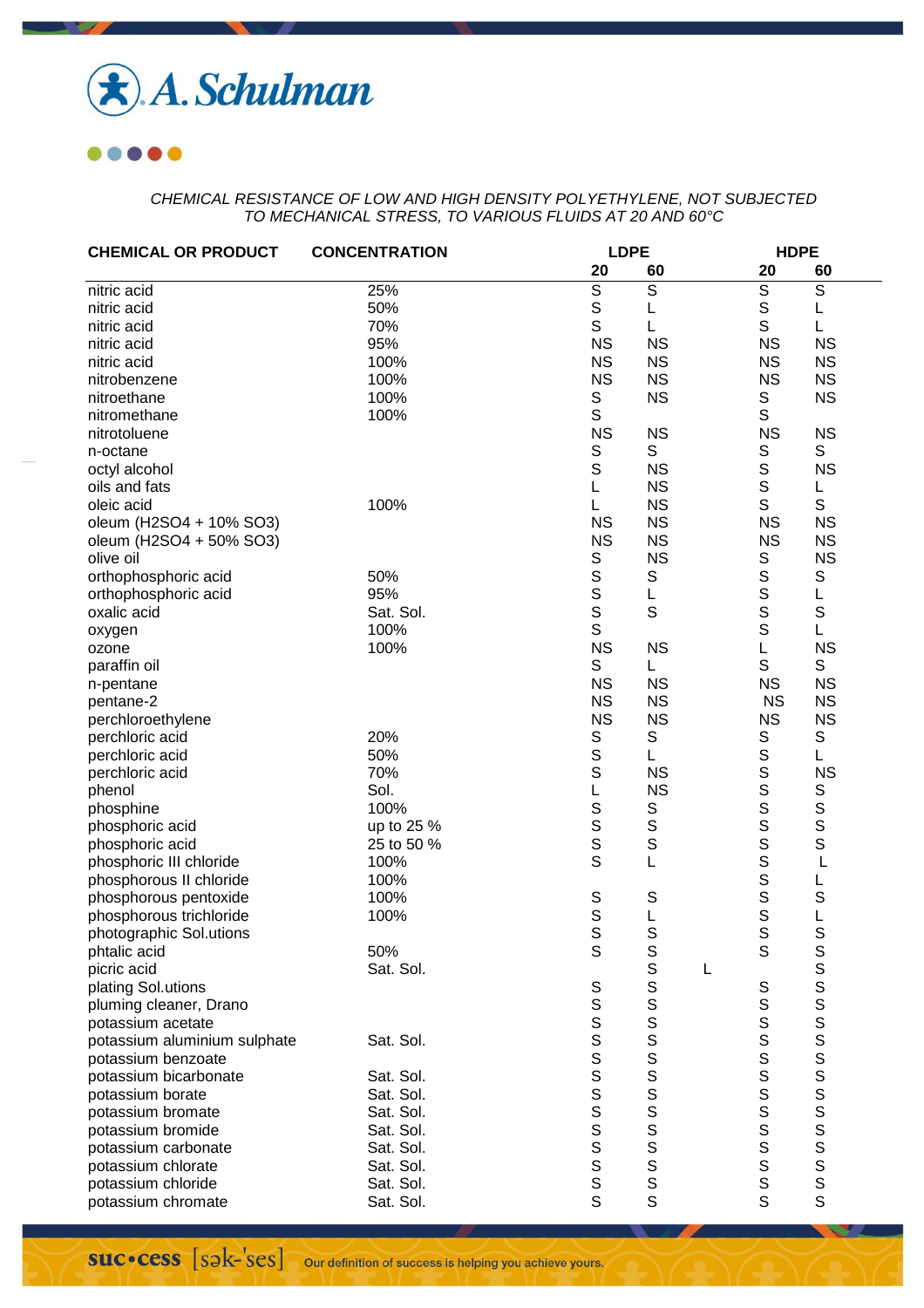

| 20<br>20<br>60<br>60<br>$\overline{S}$<br>$\mathsf S$<br>$\mathbb S$<br>$\mathbb S$<br>Sol.<br>potassium cyanide<br>S<br>$\mathsf S$<br>$\mathbb S$<br>S<br>S<br>Sat. Sol.<br>potassium dichromate<br>S<br>S<br>S<br>Sat. Sol.<br>potassium fluoride<br>potassium hexacyano<br>S<br>S<br>S<br>S<br>$\mathbb S$<br>$\mathbb S$<br>${\mathsf S}$<br>Sat. Sol.<br>- ferrate II<br>S<br>S<br>S<br>Sat. Sol.<br>- ferrate III<br>S<br>S<br>S<br>potassium hexafluoro silicate<br>Sat. Sol.<br>S<br>S<br>S<br>Sat. Sol.<br>potassium hydrogen carbonate<br>S<br>S<br>S<br>S<br>S<br>S<br>$\mathbb S$<br>Sat. Sol.<br>potassium hydrogen sulphate<br>S<br>potassium hydrogen sulphide<br>Sol.<br>S<br>10%<br>SSSS<br>potassium hydroxide<br>S<br>$\bar{s}$<br>S<br>Sol.<br>potassium hydroxide<br>S<br>Sol.<br>potassium hypochlorite<br>L<br>L<br>S<br>S<br>S<br>S<br>S<br>S<br>10%<br>potassium iodate<br>$\mathbf S$<br>Sat. Sol.<br>potassium iodide<br>$\overline{\mathbf{s}}$<br>S<br>S<br>Sat. Sol.<br>potassium nitrate<br>$\overline{\mathbf{s}}$<br>S<br>S<br>$\mathbf S$<br>Sat. Sol.<br>potassium orthophosphate<br><b>SSSSSSSSS</b><br>S<br>$\mathbb S$<br>$\mathbb S$<br>Sat. Sol.<br>potassium oxalate<br>S<br>S<br>S<br>Sat. Sol.<br>potassium perchlorate<br>S<br>S<br>S<br>20%<br>potassium permanganate<br>S<br>S<br>$\mathbb S$<br>S<br>S<br>S<br>Sat. Sol.<br>potassium persulphate<br>S<br>Sat. Sol.<br>potassium phosphate<br>S<br>S<br>Sat. Sol.<br>potassium sulphate<br>S<br>$\mathbf S$<br>S<br>potassium sulphide<br>Sol.<br>SSSS<br>S<br>S<br>Sat. Sol.<br>potassium sulphite<br>s<br>s<br>S<br>Sat. Sol.<br>potassium thiocyanate<br>$\overline{\mathbf{s}}$<br>$\mathsf S$<br>potassium thiosulphate<br>Sat. Sol.<br>S<br>S<br>S<br>propargyl alcohol<br>S<br>S<br>S<br>n-propyl alcohol<br>$\mathbf S$<br>$\mathbf S$<br>50%<br>propionic acid<br>S<br>100%<br>L<br>propionic acid<br><b>NS</b><br><b>NS</b><br><b>NS</b><br><b>NS</b><br>propylene dichloride<br>100%<br>S<br>S<br>$\mathbb S$<br>$\mathbb S$<br>propylene glycol<br>$\mathbb S$<br>100%<br>pyridine<br>L<br>$\mathbb S$<br>S<br>Sat. Sol.<br>S<br>S<br>quinol<br>S<br>S<br>S<br>S<br>Sat. Sol.<br>resorcinol<br>S<br>S<br>S<br>S<br>Sat. Sol.<br>salicylic acid<br>S<br>S<br>S<br>S<br>S<br>S<br>S<br>sea water<br>S<br>S<br>S<br>S<br>selenic acid<br>S<br>$\mathbf S$<br>silicon oil<br>S<br>S<br>$\mathbf S$<br>Sat. Sol.<br>silver acetate<br>S<br>S<br>S<br>S<br>S<br>S<br>S<br>S<br>S<br>S<br>S<br>S<br>S<br>S<br><br><br><br><br><br><br><br><br><br><br><br>S<br>$\mathbb S$<br>Sat. Sol.<br>silver cyanide<br>$\frac{5}{5}$<br>S<br>$\mathbf S$<br>silver nitrate<br>Sat. Sol.<br>S<br>$\mathbb S$<br>soap Sol.ution<br>100%<br>S<br>S<br>S<br>s<br>s<br>$\mathbf S$<br>Sat. Sol.<br>sodium acetate<br>$\mathbb S$<br>Sat. Sol.<br>sodium antimonate<br>S<br>$\mathbf S$<br>Sat. Sol.<br>sodium arsenite<br>S<br>S<br>$\mathbf S$<br>Sat. Sol.<br>sodium benzoate<br>s<br>s<br>S<br>$\mathbb S$<br>sodium bicarbonate<br>Sat. Sol.<br>S<br>$\mathsf S$<br>Sat. Sol.<br>sodium bisulphate<br>S<br>S<br>$\mathsf S$<br>Sat. Sol.<br>sodium bisulphite | <b>CHEMICAL OR PRODUCT</b> | <b>CONCENTRATION</b> |   | <b>LDPE</b> |   | <b>HDPE</b> |  |
|---------------------------------------------------------------------------------------------------------------------------------------------------------------------------------------------------------------------------------------------------------------------------------------------------------------------------------------------------------------------------------------------------------------------------------------------------------------------------------------------------------------------------------------------------------------------------------------------------------------------------------------------------------------------------------------------------------------------------------------------------------------------------------------------------------------------------------------------------------------------------------------------------------------------------------------------------------------------------------------------------------------------------------------------------------------------------------------------------------------------------------------------------------------------------------------------------------------------------------------------------------------------------------------------------------------------------------------------------------------------------------------------------------------------------------------------------------------------------------------------------------------------------------------------------------------------------------------------------------------------------------------------------------------------------------------------------------------------------------------------------------------------------------------------------------------------------------------------------------------------------------------------------------------------------------------------------------------------------------------------------------------------------------------------------------------------------------------------------------------------------------------------------------------------------------------------------------------------------------------------------------------------------------------------------------------------------------------------------------------------------------------------------------------------------------------------------------------------------------------------------------------------------------------------------------------------------------------------------------------------------------------------------------------------------------------------------------------------------------------------------------------------------------------------------------------------------------------------------------------------------------------------------------------------------------------------------------------------------------------------------------------------------------------------------------------------------------------------------------------------------------------------------------|----------------------------|----------------------|---|-------------|---|-------------|--|
|                                                                                                                                                                                                                                                                                                                                                                                                                                                                                                                                                                                                                                                                                                                                                                                                                                                                                                                                                                                                                                                                                                                                                                                                                                                                                                                                                                                                                                                                                                                                                                                                                                                                                                                                                                                                                                                                                                                                                                                                                                                                                                                                                                                                                                                                                                                                                                                                                                                                                                                                                                                                                                                                                                                                                                                                                                                                                                                                                                                                                                                                                                                                                         |                            |                      |   |             |   |             |  |
|                                                                                                                                                                                                                                                                                                                                                                                                                                                                                                                                                                                                                                                                                                                                                                                                                                                                                                                                                                                                                                                                                                                                                                                                                                                                                                                                                                                                                                                                                                                                                                                                                                                                                                                                                                                                                                                                                                                                                                                                                                                                                                                                                                                                                                                                                                                                                                                                                                                                                                                                                                                                                                                                                                                                                                                                                                                                                                                                                                                                                                                                                                                                                         |                            |                      |   |             |   |             |  |
|                                                                                                                                                                                                                                                                                                                                                                                                                                                                                                                                                                                                                                                                                                                                                                                                                                                                                                                                                                                                                                                                                                                                                                                                                                                                                                                                                                                                                                                                                                                                                                                                                                                                                                                                                                                                                                                                                                                                                                                                                                                                                                                                                                                                                                                                                                                                                                                                                                                                                                                                                                                                                                                                                                                                                                                                                                                                                                                                                                                                                                                                                                                                                         |                            |                      |   |             |   |             |  |
|                                                                                                                                                                                                                                                                                                                                                                                                                                                                                                                                                                                                                                                                                                                                                                                                                                                                                                                                                                                                                                                                                                                                                                                                                                                                                                                                                                                                                                                                                                                                                                                                                                                                                                                                                                                                                                                                                                                                                                                                                                                                                                                                                                                                                                                                                                                                                                                                                                                                                                                                                                                                                                                                                                                                                                                                                                                                                                                                                                                                                                                                                                                                                         |                            |                      |   |             |   |             |  |
|                                                                                                                                                                                                                                                                                                                                                                                                                                                                                                                                                                                                                                                                                                                                                                                                                                                                                                                                                                                                                                                                                                                                                                                                                                                                                                                                                                                                                                                                                                                                                                                                                                                                                                                                                                                                                                                                                                                                                                                                                                                                                                                                                                                                                                                                                                                                                                                                                                                                                                                                                                                                                                                                                                                                                                                                                                                                                                                                                                                                                                                                                                                                                         |                            |                      |   |             |   |             |  |
|                                                                                                                                                                                                                                                                                                                                                                                                                                                                                                                                                                                                                                                                                                                                                                                                                                                                                                                                                                                                                                                                                                                                                                                                                                                                                                                                                                                                                                                                                                                                                                                                                                                                                                                                                                                                                                                                                                                                                                                                                                                                                                                                                                                                                                                                                                                                                                                                                                                                                                                                                                                                                                                                                                                                                                                                                                                                                                                                                                                                                                                                                                                                                         |                            |                      |   |             |   |             |  |
|                                                                                                                                                                                                                                                                                                                                                                                                                                                                                                                                                                                                                                                                                                                                                                                                                                                                                                                                                                                                                                                                                                                                                                                                                                                                                                                                                                                                                                                                                                                                                                                                                                                                                                                                                                                                                                                                                                                                                                                                                                                                                                                                                                                                                                                                                                                                                                                                                                                                                                                                                                                                                                                                                                                                                                                                                                                                                                                                                                                                                                                                                                                                                         |                            |                      |   |             |   |             |  |
|                                                                                                                                                                                                                                                                                                                                                                                                                                                                                                                                                                                                                                                                                                                                                                                                                                                                                                                                                                                                                                                                                                                                                                                                                                                                                                                                                                                                                                                                                                                                                                                                                                                                                                                                                                                                                                                                                                                                                                                                                                                                                                                                                                                                                                                                                                                                                                                                                                                                                                                                                                                                                                                                                                                                                                                                                                                                                                                                                                                                                                                                                                                                                         |                            |                      |   |             |   |             |  |
|                                                                                                                                                                                                                                                                                                                                                                                                                                                                                                                                                                                                                                                                                                                                                                                                                                                                                                                                                                                                                                                                                                                                                                                                                                                                                                                                                                                                                                                                                                                                                                                                                                                                                                                                                                                                                                                                                                                                                                                                                                                                                                                                                                                                                                                                                                                                                                                                                                                                                                                                                                                                                                                                                                                                                                                                                                                                                                                                                                                                                                                                                                                                                         |                            |                      |   |             |   |             |  |
|                                                                                                                                                                                                                                                                                                                                                                                                                                                                                                                                                                                                                                                                                                                                                                                                                                                                                                                                                                                                                                                                                                                                                                                                                                                                                                                                                                                                                                                                                                                                                                                                                                                                                                                                                                                                                                                                                                                                                                                                                                                                                                                                                                                                                                                                                                                                                                                                                                                                                                                                                                                                                                                                                                                                                                                                                                                                                                                                                                                                                                                                                                                                                         |                            |                      |   |             |   |             |  |
|                                                                                                                                                                                                                                                                                                                                                                                                                                                                                                                                                                                                                                                                                                                                                                                                                                                                                                                                                                                                                                                                                                                                                                                                                                                                                                                                                                                                                                                                                                                                                                                                                                                                                                                                                                                                                                                                                                                                                                                                                                                                                                                                                                                                                                                                                                                                                                                                                                                                                                                                                                                                                                                                                                                                                                                                                                                                                                                                                                                                                                                                                                                                                         |                            |                      |   |             |   |             |  |
|                                                                                                                                                                                                                                                                                                                                                                                                                                                                                                                                                                                                                                                                                                                                                                                                                                                                                                                                                                                                                                                                                                                                                                                                                                                                                                                                                                                                                                                                                                                                                                                                                                                                                                                                                                                                                                                                                                                                                                                                                                                                                                                                                                                                                                                                                                                                                                                                                                                                                                                                                                                                                                                                                                                                                                                                                                                                                                                                                                                                                                                                                                                                                         |                            |                      |   |             |   |             |  |
|                                                                                                                                                                                                                                                                                                                                                                                                                                                                                                                                                                                                                                                                                                                                                                                                                                                                                                                                                                                                                                                                                                                                                                                                                                                                                                                                                                                                                                                                                                                                                                                                                                                                                                                                                                                                                                                                                                                                                                                                                                                                                                                                                                                                                                                                                                                                                                                                                                                                                                                                                                                                                                                                                                                                                                                                                                                                                                                                                                                                                                                                                                                                                         |                            |                      |   |             |   |             |  |
|                                                                                                                                                                                                                                                                                                                                                                                                                                                                                                                                                                                                                                                                                                                                                                                                                                                                                                                                                                                                                                                                                                                                                                                                                                                                                                                                                                                                                                                                                                                                                                                                                                                                                                                                                                                                                                                                                                                                                                                                                                                                                                                                                                                                                                                                                                                                                                                                                                                                                                                                                                                                                                                                                                                                                                                                                                                                                                                                                                                                                                                                                                                                                         |                            |                      |   |             |   |             |  |
|                                                                                                                                                                                                                                                                                                                                                                                                                                                                                                                                                                                                                                                                                                                                                                                                                                                                                                                                                                                                                                                                                                                                                                                                                                                                                                                                                                                                                                                                                                                                                                                                                                                                                                                                                                                                                                                                                                                                                                                                                                                                                                                                                                                                                                                                                                                                                                                                                                                                                                                                                                                                                                                                                                                                                                                                                                                                                                                                                                                                                                                                                                                                                         |                            |                      |   |             |   |             |  |
|                                                                                                                                                                                                                                                                                                                                                                                                                                                                                                                                                                                                                                                                                                                                                                                                                                                                                                                                                                                                                                                                                                                                                                                                                                                                                                                                                                                                                                                                                                                                                                                                                                                                                                                                                                                                                                                                                                                                                                                                                                                                                                                                                                                                                                                                                                                                                                                                                                                                                                                                                                                                                                                                                                                                                                                                                                                                                                                                                                                                                                                                                                                                                         |                            |                      |   |             |   |             |  |
|                                                                                                                                                                                                                                                                                                                                                                                                                                                                                                                                                                                                                                                                                                                                                                                                                                                                                                                                                                                                                                                                                                                                                                                                                                                                                                                                                                                                                                                                                                                                                                                                                                                                                                                                                                                                                                                                                                                                                                                                                                                                                                                                                                                                                                                                                                                                                                                                                                                                                                                                                                                                                                                                                                                                                                                                                                                                                                                                                                                                                                                                                                                                                         |                            |                      |   |             |   |             |  |
|                                                                                                                                                                                                                                                                                                                                                                                                                                                                                                                                                                                                                                                                                                                                                                                                                                                                                                                                                                                                                                                                                                                                                                                                                                                                                                                                                                                                                                                                                                                                                                                                                                                                                                                                                                                                                                                                                                                                                                                                                                                                                                                                                                                                                                                                                                                                                                                                                                                                                                                                                                                                                                                                                                                                                                                                                                                                                                                                                                                                                                                                                                                                                         |                            |                      |   |             |   |             |  |
|                                                                                                                                                                                                                                                                                                                                                                                                                                                                                                                                                                                                                                                                                                                                                                                                                                                                                                                                                                                                                                                                                                                                                                                                                                                                                                                                                                                                                                                                                                                                                                                                                                                                                                                                                                                                                                                                                                                                                                                                                                                                                                                                                                                                                                                                                                                                                                                                                                                                                                                                                                                                                                                                                                                                                                                                                                                                                                                                                                                                                                                                                                                                                         |                            |                      |   |             |   |             |  |
|                                                                                                                                                                                                                                                                                                                                                                                                                                                                                                                                                                                                                                                                                                                                                                                                                                                                                                                                                                                                                                                                                                                                                                                                                                                                                                                                                                                                                                                                                                                                                                                                                                                                                                                                                                                                                                                                                                                                                                                                                                                                                                                                                                                                                                                                                                                                                                                                                                                                                                                                                                                                                                                                                                                                                                                                                                                                                                                                                                                                                                                                                                                                                         |                            |                      |   |             |   |             |  |
|                                                                                                                                                                                                                                                                                                                                                                                                                                                                                                                                                                                                                                                                                                                                                                                                                                                                                                                                                                                                                                                                                                                                                                                                                                                                                                                                                                                                                                                                                                                                                                                                                                                                                                                                                                                                                                                                                                                                                                                                                                                                                                                                                                                                                                                                                                                                                                                                                                                                                                                                                                                                                                                                                                                                                                                                                                                                                                                                                                                                                                                                                                                                                         |                            |                      |   |             |   |             |  |
|                                                                                                                                                                                                                                                                                                                                                                                                                                                                                                                                                                                                                                                                                                                                                                                                                                                                                                                                                                                                                                                                                                                                                                                                                                                                                                                                                                                                                                                                                                                                                                                                                                                                                                                                                                                                                                                                                                                                                                                                                                                                                                                                                                                                                                                                                                                                                                                                                                                                                                                                                                                                                                                                                                                                                                                                                                                                                                                                                                                                                                                                                                                                                         |                            |                      |   |             |   |             |  |
|                                                                                                                                                                                                                                                                                                                                                                                                                                                                                                                                                                                                                                                                                                                                                                                                                                                                                                                                                                                                                                                                                                                                                                                                                                                                                                                                                                                                                                                                                                                                                                                                                                                                                                                                                                                                                                                                                                                                                                                                                                                                                                                                                                                                                                                                                                                                                                                                                                                                                                                                                                                                                                                                                                                                                                                                                                                                                                                                                                                                                                                                                                                                                         |                            |                      |   |             |   |             |  |
|                                                                                                                                                                                                                                                                                                                                                                                                                                                                                                                                                                                                                                                                                                                                                                                                                                                                                                                                                                                                                                                                                                                                                                                                                                                                                                                                                                                                                                                                                                                                                                                                                                                                                                                                                                                                                                                                                                                                                                                                                                                                                                                                                                                                                                                                                                                                                                                                                                                                                                                                                                                                                                                                                                                                                                                                                                                                                                                                                                                                                                                                                                                                                         |                            |                      |   |             |   |             |  |
|                                                                                                                                                                                                                                                                                                                                                                                                                                                                                                                                                                                                                                                                                                                                                                                                                                                                                                                                                                                                                                                                                                                                                                                                                                                                                                                                                                                                                                                                                                                                                                                                                                                                                                                                                                                                                                                                                                                                                                                                                                                                                                                                                                                                                                                                                                                                                                                                                                                                                                                                                                                                                                                                                                                                                                                                                                                                                                                                                                                                                                                                                                                                                         |                            |                      |   |             |   |             |  |
|                                                                                                                                                                                                                                                                                                                                                                                                                                                                                                                                                                                                                                                                                                                                                                                                                                                                                                                                                                                                                                                                                                                                                                                                                                                                                                                                                                                                                                                                                                                                                                                                                                                                                                                                                                                                                                                                                                                                                                                                                                                                                                                                                                                                                                                                                                                                                                                                                                                                                                                                                                                                                                                                                                                                                                                                                                                                                                                                                                                                                                                                                                                                                         |                            |                      |   |             |   |             |  |
|                                                                                                                                                                                                                                                                                                                                                                                                                                                                                                                                                                                                                                                                                                                                                                                                                                                                                                                                                                                                                                                                                                                                                                                                                                                                                                                                                                                                                                                                                                                                                                                                                                                                                                                                                                                                                                                                                                                                                                                                                                                                                                                                                                                                                                                                                                                                                                                                                                                                                                                                                                                                                                                                                                                                                                                                                                                                                                                                                                                                                                                                                                                                                         |                            |                      |   |             |   |             |  |
|                                                                                                                                                                                                                                                                                                                                                                                                                                                                                                                                                                                                                                                                                                                                                                                                                                                                                                                                                                                                                                                                                                                                                                                                                                                                                                                                                                                                                                                                                                                                                                                                                                                                                                                                                                                                                                                                                                                                                                                                                                                                                                                                                                                                                                                                                                                                                                                                                                                                                                                                                                                                                                                                                                                                                                                                                                                                                                                                                                                                                                                                                                                                                         |                            |                      |   |             |   |             |  |
|                                                                                                                                                                                                                                                                                                                                                                                                                                                                                                                                                                                                                                                                                                                                                                                                                                                                                                                                                                                                                                                                                                                                                                                                                                                                                                                                                                                                                                                                                                                                                                                                                                                                                                                                                                                                                                                                                                                                                                                                                                                                                                                                                                                                                                                                                                                                                                                                                                                                                                                                                                                                                                                                                                                                                                                                                                                                                                                                                                                                                                                                                                                                                         |                            |                      |   |             |   |             |  |
|                                                                                                                                                                                                                                                                                                                                                                                                                                                                                                                                                                                                                                                                                                                                                                                                                                                                                                                                                                                                                                                                                                                                                                                                                                                                                                                                                                                                                                                                                                                                                                                                                                                                                                                                                                                                                                                                                                                                                                                                                                                                                                                                                                                                                                                                                                                                                                                                                                                                                                                                                                                                                                                                                                                                                                                                                                                                                                                                                                                                                                                                                                                                                         |                            |                      |   |             |   |             |  |
|                                                                                                                                                                                                                                                                                                                                                                                                                                                                                                                                                                                                                                                                                                                                                                                                                                                                                                                                                                                                                                                                                                                                                                                                                                                                                                                                                                                                                                                                                                                                                                                                                                                                                                                                                                                                                                                                                                                                                                                                                                                                                                                                                                                                                                                                                                                                                                                                                                                                                                                                                                                                                                                                                                                                                                                                                                                                                                                                                                                                                                                                                                                                                         |                            |                      |   |             |   |             |  |
|                                                                                                                                                                                                                                                                                                                                                                                                                                                                                                                                                                                                                                                                                                                                                                                                                                                                                                                                                                                                                                                                                                                                                                                                                                                                                                                                                                                                                                                                                                                                                                                                                                                                                                                                                                                                                                                                                                                                                                                                                                                                                                                                                                                                                                                                                                                                                                                                                                                                                                                                                                                                                                                                                                                                                                                                                                                                                                                                                                                                                                                                                                                                                         |                            |                      |   |             |   |             |  |
|                                                                                                                                                                                                                                                                                                                                                                                                                                                                                                                                                                                                                                                                                                                                                                                                                                                                                                                                                                                                                                                                                                                                                                                                                                                                                                                                                                                                                                                                                                                                                                                                                                                                                                                                                                                                                                                                                                                                                                                                                                                                                                                                                                                                                                                                                                                                                                                                                                                                                                                                                                                                                                                                                                                                                                                                                                                                                                                                                                                                                                                                                                                                                         |                            |                      |   |             |   |             |  |
|                                                                                                                                                                                                                                                                                                                                                                                                                                                                                                                                                                                                                                                                                                                                                                                                                                                                                                                                                                                                                                                                                                                                                                                                                                                                                                                                                                                                                                                                                                                                                                                                                                                                                                                                                                                                                                                                                                                                                                                                                                                                                                                                                                                                                                                                                                                                                                                                                                                                                                                                                                                                                                                                                                                                                                                                                                                                                                                                                                                                                                                                                                                                                         |                            |                      |   |             |   |             |  |
|                                                                                                                                                                                                                                                                                                                                                                                                                                                                                                                                                                                                                                                                                                                                                                                                                                                                                                                                                                                                                                                                                                                                                                                                                                                                                                                                                                                                                                                                                                                                                                                                                                                                                                                                                                                                                                                                                                                                                                                                                                                                                                                                                                                                                                                                                                                                                                                                                                                                                                                                                                                                                                                                                                                                                                                                                                                                                                                                                                                                                                                                                                                                                         |                            |                      |   |             |   |             |  |
|                                                                                                                                                                                                                                                                                                                                                                                                                                                                                                                                                                                                                                                                                                                                                                                                                                                                                                                                                                                                                                                                                                                                                                                                                                                                                                                                                                                                                                                                                                                                                                                                                                                                                                                                                                                                                                                                                                                                                                                                                                                                                                                                                                                                                                                                                                                                                                                                                                                                                                                                                                                                                                                                                                                                                                                                                                                                                                                                                                                                                                                                                                                                                         |                            |                      |   |             |   |             |  |
|                                                                                                                                                                                                                                                                                                                                                                                                                                                                                                                                                                                                                                                                                                                                                                                                                                                                                                                                                                                                                                                                                                                                                                                                                                                                                                                                                                                                                                                                                                                                                                                                                                                                                                                                                                                                                                                                                                                                                                                                                                                                                                                                                                                                                                                                                                                                                                                                                                                                                                                                                                                                                                                                                                                                                                                                                                                                                                                                                                                                                                                                                                                                                         |                            |                      |   |             |   |             |  |
|                                                                                                                                                                                                                                                                                                                                                                                                                                                                                                                                                                                                                                                                                                                                                                                                                                                                                                                                                                                                                                                                                                                                                                                                                                                                                                                                                                                                                                                                                                                                                                                                                                                                                                                                                                                                                                                                                                                                                                                                                                                                                                                                                                                                                                                                                                                                                                                                                                                                                                                                                                                                                                                                                                                                                                                                                                                                                                                                                                                                                                                                                                                                                         |                            |                      |   |             |   |             |  |
|                                                                                                                                                                                                                                                                                                                                                                                                                                                                                                                                                                                                                                                                                                                                                                                                                                                                                                                                                                                                                                                                                                                                                                                                                                                                                                                                                                                                                                                                                                                                                                                                                                                                                                                                                                                                                                                                                                                                                                                                                                                                                                                                                                                                                                                                                                                                                                                                                                                                                                                                                                                                                                                                                                                                                                                                                                                                                                                                                                                                                                                                                                                                                         |                            |                      |   |             |   |             |  |
|                                                                                                                                                                                                                                                                                                                                                                                                                                                                                                                                                                                                                                                                                                                                                                                                                                                                                                                                                                                                                                                                                                                                                                                                                                                                                                                                                                                                                                                                                                                                                                                                                                                                                                                                                                                                                                                                                                                                                                                                                                                                                                                                                                                                                                                                                                                                                                                                                                                                                                                                                                                                                                                                                                                                                                                                                                                                                                                                                                                                                                                                                                                                                         |                            |                      |   |             |   |             |  |
|                                                                                                                                                                                                                                                                                                                                                                                                                                                                                                                                                                                                                                                                                                                                                                                                                                                                                                                                                                                                                                                                                                                                                                                                                                                                                                                                                                                                                                                                                                                                                                                                                                                                                                                                                                                                                                                                                                                                                                                                                                                                                                                                                                                                                                                                                                                                                                                                                                                                                                                                                                                                                                                                                                                                                                                                                                                                                                                                                                                                                                                                                                                                                         |                            |                      |   |             |   |             |  |
|                                                                                                                                                                                                                                                                                                                                                                                                                                                                                                                                                                                                                                                                                                                                                                                                                                                                                                                                                                                                                                                                                                                                                                                                                                                                                                                                                                                                                                                                                                                                                                                                                                                                                                                                                                                                                                                                                                                                                                                                                                                                                                                                                                                                                                                                                                                                                                                                                                                                                                                                                                                                                                                                                                                                                                                                                                                                                                                                                                                                                                                                                                                                                         |                            |                      |   |             |   |             |  |
|                                                                                                                                                                                                                                                                                                                                                                                                                                                                                                                                                                                                                                                                                                                                                                                                                                                                                                                                                                                                                                                                                                                                                                                                                                                                                                                                                                                                                                                                                                                                                                                                                                                                                                                                                                                                                                                                                                                                                                                                                                                                                                                                                                                                                                                                                                                                                                                                                                                                                                                                                                                                                                                                                                                                                                                                                                                                                                                                                                                                                                                                                                                                                         |                            |                      |   |             |   |             |  |
|                                                                                                                                                                                                                                                                                                                                                                                                                                                                                                                                                                                                                                                                                                                                                                                                                                                                                                                                                                                                                                                                                                                                                                                                                                                                                                                                                                                                                                                                                                                                                                                                                                                                                                                                                                                                                                                                                                                                                                                                                                                                                                                                                                                                                                                                                                                                                                                                                                                                                                                                                                                                                                                                                                                                                                                                                                                                                                                                                                                                                                                                                                                                                         |                            |                      |   |             |   |             |  |
|                                                                                                                                                                                                                                                                                                                                                                                                                                                                                                                                                                                                                                                                                                                                                                                                                                                                                                                                                                                                                                                                                                                                                                                                                                                                                                                                                                                                                                                                                                                                                                                                                                                                                                                                                                                                                                                                                                                                                                                                                                                                                                                                                                                                                                                                                                                                                                                                                                                                                                                                                                                                                                                                                                                                                                                                                                                                                                                                                                                                                                                                                                                                                         |                            |                      |   |             |   |             |  |
|                                                                                                                                                                                                                                                                                                                                                                                                                                                                                                                                                                                                                                                                                                                                                                                                                                                                                                                                                                                                                                                                                                                                                                                                                                                                                                                                                                                                                                                                                                                                                                                                                                                                                                                                                                                                                                                                                                                                                                                                                                                                                                                                                                                                                                                                                                                                                                                                                                                                                                                                                                                                                                                                                                                                                                                                                                                                                                                                                                                                                                                                                                                                                         |                            |                      |   |             |   |             |  |
|                                                                                                                                                                                                                                                                                                                                                                                                                                                                                                                                                                                                                                                                                                                                                                                                                                                                                                                                                                                                                                                                                                                                                                                                                                                                                                                                                                                                                                                                                                                                                                                                                                                                                                                                                                                                                                                                                                                                                                                                                                                                                                                                                                                                                                                                                                                                                                                                                                                                                                                                                                                                                                                                                                                                                                                                                                                                                                                                                                                                                                                                                                                                                         |                            |                      |   |             |   |             |  |
|                                                                                                                                                                                                                                                                                                                                                                                                                                                                                                                                                                                                                                                                                                                                                                                                                                                                                                                                                                                                                                                                                                                                                                                                                                                                                                                                                                                                                                                                                                                                                                                                                                                                                                                                                                                                                                                                                                                                                                                                                                                                                                                                                                                                                                                                                                                                                                                                                                                                                                                                                                                                                                                                                                                                                                                                                                                                                                                                                                                                                                                                                                                                                         |                            |                      |   |             |   |             |  |
|                                                                                                                                                                                                                                                                                                                                                                                                                                                                                                                                                                                                                                                                                                                                                                                                                                                                                                                                                                                                                                                                                                                                                                                                                                                                                                                                                                                                                                                                                                                                                                                                                                                                                                                                                                                                                                                                                                                                                                                                                                                                                                                                                                                                                                                                                                                                                                                                                                                                                                                                                                                                                                                                                                                                                                                                                                                                                                                                                                                                                                                                                                                                                         |                            |                      |   |             |   |             |  |
|                                                                                                                                                                                                                                                                                                                                                                                                                                                                                                                                                                                                                                                                                                                                                                                                                                                                                                                                                                                                                                                                                                                                                                                                                                                                                                                                                                                                                                                                                                                                                                                                                                                                                                                                                                                                                                                                                                                                                                                                                                                                                                                                                                                                                                                                                                                                                                                                                                                                                                                                                                                                                                                                                                                                                                                                                                                                                                                                                                                                                                                                                                                                                         |                            |                      |   |             |   |             |  |
|                                                                                                                                                                                                                                                                                                                                                                                                                                                                                                                                                                                                                                                                                                                                                                                                                                                                                                                                                                                                                                                                                                                                                                                                                                                                                                                                                                                                                                                                                                                                                                                                                                                                                                                                                                                                                                                                                                                                                                                                                                                                                                                                                                                                                                                                                                                                                                                                                                                                                                                                                                                                                                                                                                                                                                                                                                                                                                                                                                                                                                                                                                                                                         |                            |                      |   |             |   |             |  |
|                                                                                                                                                                                                                                                                                                                                                                                                                                                                                                                                                                                                                                                                                                                                                                                                                                                                                                                                                                                                                                                                                                                                                                                                                                                                                                                                                                                                                                                                                                                                                                                                                                                                                                                                                                                                                                                                                                                                                                                                                                                                                                                                                                                                                                                                                                                                                                                                                                                                                                                                                                                                                                                                                                                                                                                                                                                                                                                                                                                                                                                                                                                                                         |                            |                      |   |             |   |             |  |
|                                                                                                                                                                                                                                                                                                                                                                                                                                                                                                                                                                                                                                                                                                                                                                                                                                                                                                                                                                                                                                                                                                                                                                                                                                                                                                                                                                                                                                                                                                                                                                                                                                                                                                                                                                                                                                                                                                                                                                                                                                                                                                                                                                                                                                                                                                                                                                                                                                                                                                                                                                                                                                                                                                                                                                                                                                                                                                                                                                                                                                                                                                                                                         |                            |                      |   |             |   |             |  |
|                                                                                                                                                                                                                                                                                                                                                                                                                                                                                                                                                                                                                                                                                                                                                                                                                                                                                                                                                                                                                                                                                                                                                                                                                                                                                                                                                                                                                                                                                                                                                                                                                                                                                                                                                                                                                                                                                                                                                                                                                                                                                                                                                                                                                                                                                                                                                                                                                                                                                                                                                                                                                                                                                                                                                                                                                                                                                                                                                                                                                                                                                                                                                         | sodium borate              | Sat. Sol.            | S | S           | S | S           |  |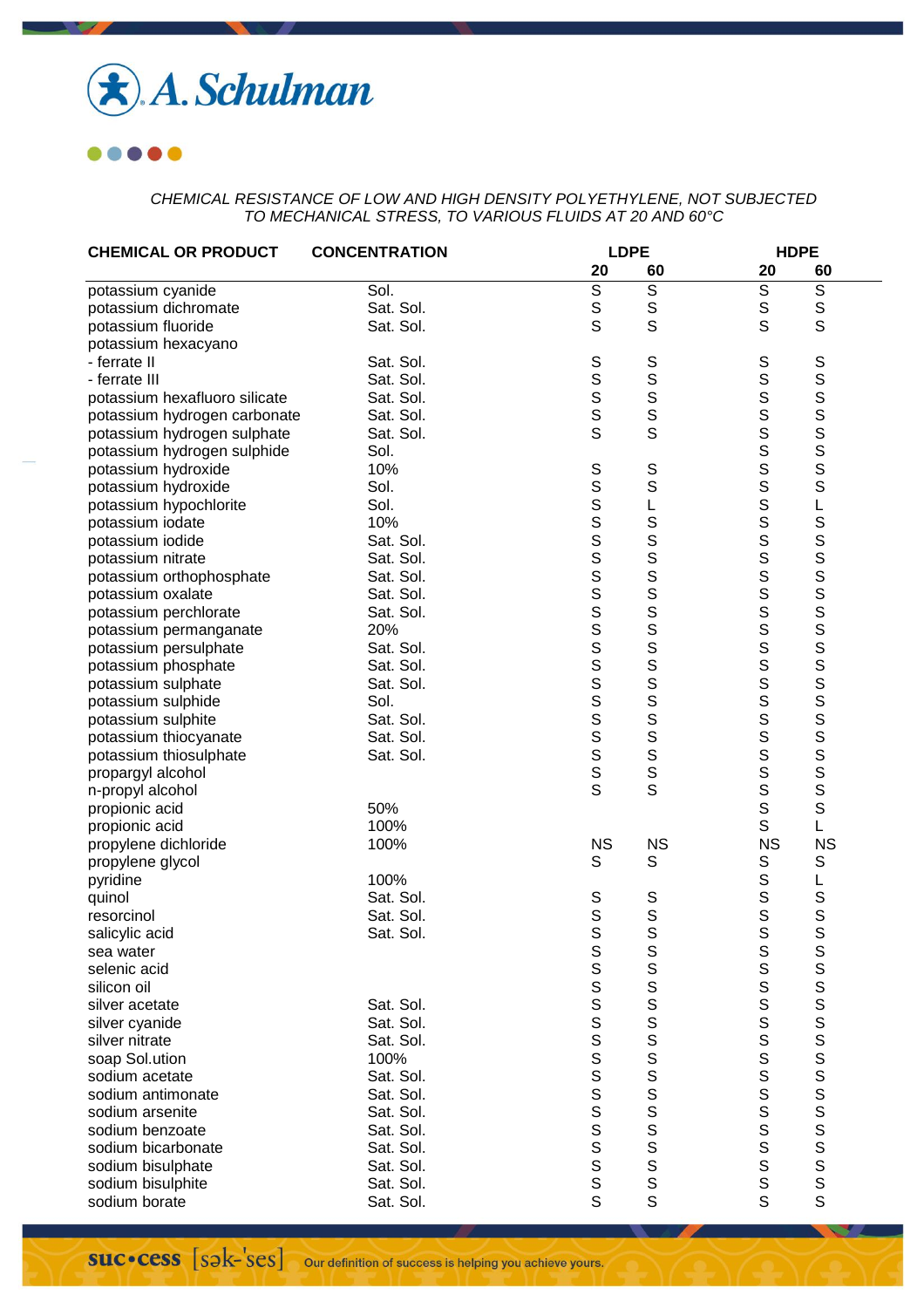

**....** 

| <b>CHEMICAL OR PRODUCT</b> | <b>CONCENTRATION</b> |                | <b>LDPE</b>              |                | <b>HDPE</b>                          |  |  |
|----------------------------|----------------------|----------------|--------------------------|----------------|--------------------------------------|--|--|
|                            |                      | 20             | 60                       | 20             | 60                                   |  |  |
| sodium bromide             | Sat. Sol.            | $\overline{s}$ | $\overline{\mathcal{S}}$ | $\overline{s}$ | $\overline{\mathcal{S}}$             |  |  |
| sodium carbonate           | Sat. Sol.            | S              | S                        | $\mathsf S$    | S                                    |  |  |
| sodium chlorate            | Sat. Sol.            | S              | S                        | S              | S                                    |  |  |
| sodium chloride            | Sat. Sol.            | S              | S                        | S              | S                                    |  |  |
| sodium chlorite            | Sat. Sol.            | L              |                          |                |                                      |  |  |
| sodium cyanide             | Sat. Sol.            |                | $\mathbb S$              | S              | S                                    |  |  |
| sodium dichromate          | Sat. Sol.            | S<br>S<br>S    | S                        | $\mathsf S$    | S                                    |  |  |
| sodium fluoride            | Sat. Sol.            |                | $\overline{\mathbf{s}}$  | S              | S                                    |  |  |
| sodium hexacyano           |                      |                |                          |                |                                      |  |  |
| - ferrate II               | Sat. Sol.            |                |                          | $\mathsf S$    | $\mathsf S$                          |  |  |
| - ferrate III              | Sat. Sol.            |                |                          | $\mathbf S$    |                                      |  |  |
| sodium hexafluoro silicate | Sat. Sol.            | S              | S                        | S              |                                      |  |  |
| sod hydrogen carbonate     | Sat. Sol.            | S              | S                        | S              |                                      |  |  |
| sod hydrogen sulphate      | Sat. Sol.            | s<br>s         | S                        | S              |                                      |  |  |
| sod hydrogen sulphite      | Sol.                 |                | S                        | S              |                                      |  |  |
| sodium hydroxide           | 40%                  | S              | S                        | $\mathsf S$    |                                      |  |  |
| sodium hydroxide           | Sol.                 |                |                          | $\mathsf S$    |                                      |  |  |
| sodium hypochloride        |                      | L              | <b>NS</b>                | $\mathbf S$    |                                      |  |  |
| sodium hypochlorite        | 15%                  |                |                          | $\mathsf S$    |                                      |  |  |
| sodium hypochlorite        | available C1         |                |                          | $\mathsf S$    |                                      |  |  |
| sodium iodate              | 10%                  | $\mathbb S$    | $\mathsf S$              | $\mathsf S$    |                                      |  |  |
| sodium iodide              | Sat. Sol.            | S              | S                        | $\mathsf S$    |                                      |  |  |
| sodium nitrate             | Sat. Sol.            |                | S                        | $\mathsf S$    |                                      |  |  |
| sodium nitrite             | Sat. Sol.            | wwwwwwwww      | S                        | S              | <b>SPERISHES SPERISHES SPERISHES</b> |  |  |
| sodium ortophosphate       | Sat. Sol.            |                | S                        | S              |                                      |  |  |
| sodium oxalate             | Sat. Sol.            |                | S                        | S              |                                      |  |  |
| sodium phosphate           | Sat. Sol.            |                | S                        | $\frac{S}{S}$  |                                      |  |  |
| sodium silicate            | Sol.                 |                | S                        |                |                                      |  |  |
| sodium sulphate            | Sat. Sol.            |                | S                        | $\mathsf S$    |                                      |  |  |
| sodium sulphide            | Sat. Sol.            |                | S                        | S              |                                      |  |  |
| sodium sulphite            | Sat. Sol.            |                | s<br>s                   | S              |                                      |  |  |
| sodium thiocyanate         | Sat. Sol.            |                |                          | $\mathsf S$    |                                      |  |  |
| stannic chloride           | Sat. Sol.            |                | S                        | $\mathsf S$    | S                                    |  |  |
| stannous chloride          | Sat. Sol.            | S              | S                        | $\mathsf S$    | S                                    |  |  |
| starch Sol.ution           | Sat. Sol.            | S              | S                        | $\mathbf S$    | S                                    |  |  |
| stearic acid               | Sat. Sol.            | S              | L                        | $\mathsf{S}$   |                                      |  |  |
| styrene                    | Sol.                 | L              | <b>NS</b>                | L              | <b>NS</b>                            |  |  |
| sulphur dioxide, dry       | 100%                 | $\mathbb S$    | S                        | $\mathsf S$    | $\mathbb S$                          |  |  |
| sulphur trioxide           | 100%                 | <b>NS</b>      | <b>NS</b>                | <b>NS</b>      | <b>NS</b>                            |  |  |
| sulphur acid               | 10 to 50 %           | S              | S                        | S              | $\mathbb S$                          |  |  |
| sulphuric acid             | 10%                  | $\mathbb S$    | $\mathbb S$              | $\mathbb S$    | $\mathbf S$                          |  |  |
| sulphuric acid             | 50%                  | $\mathbf S$    | $\mathbb S$              | $\mathbf S$    | $\mathsf S$                          |  |  |
| sulphuric acid             | 70%                  | $\mathsf S$    | L                        | $\mathsf S$    | L                                    |  |  |
| sulphuric acid             | 80%                  | $\mathsf S$    | <b>NS</b>                | $\mathsf S$    | <b>NS</b>                            |  |  |
| sulphuric acid             | 98%                  | L              | <b>NS</b>                | $\mathsf S$    | <b>NS</b>                            |  |  |
| sulphuric acid, fuming     |                      | <b>NS</b>      | <b>NS</b>                | <b>NS</b>      | <b>NS</b>                            |  |  |
| sulphurous acid            | 30%                  | S              | S                        | $\mathbb S$    | $\mathbb S$                          |  |  |
| sulphurous acid            | Sol.                 | $\mathbb S$    | S                        | $\mathsf S$    | $\mathbf S$                          |  |  |
| tallow                     |                      | S              | L                        | $\mathsf S$    | L                                    |  |  |
| tannic acid                | Sol.                 | $\mathbf S$    | $\mathbb S$              | $\mathsf S$    | s<br>s                               |  |  |
| tartaric acid              | Sat. Sol.            | S              | S                        | S              |                                      |  |  |